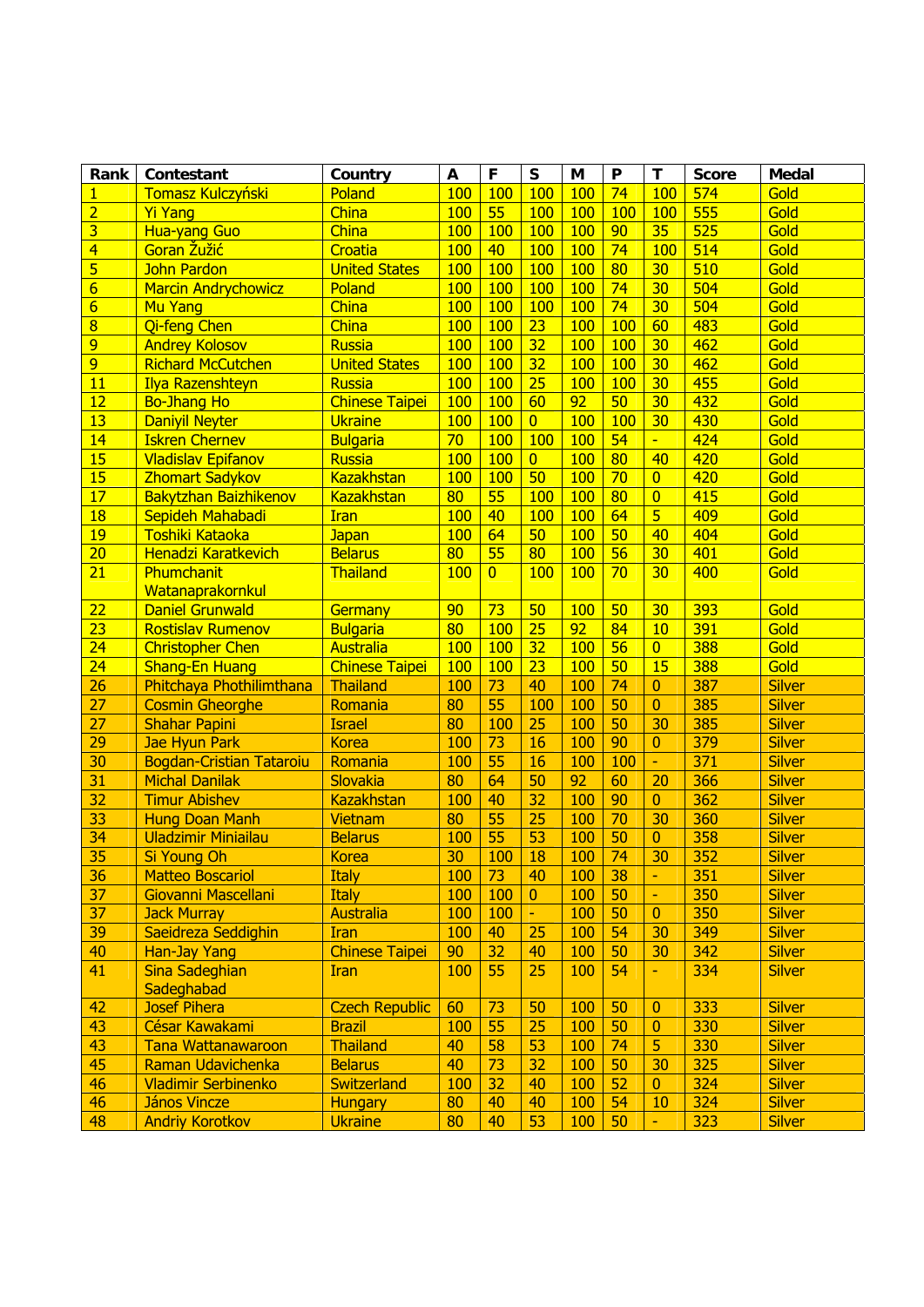| 50<br><b>Chethiya Abeysinghe</b><br>40<br>50<br>5<br>320<br><b>Sri Lanka</b><br>25<br>100<br><b>Silver</b><br>100<br>$\overline{50}$<br>55<br>320<br>40<br>25<br>100<br><b>Silver</b><br><b>Adrian Airinei</b><br>100<br>Romania<br>F<br>$\overline{52}$<br>$\overline{80}$<br>40<br>25<br>42<br>30<br>317<br><b>Silver</b><br><b>Andrei Grigorean</b><br>100<br>Romania<br>$\overline{53}$<br>64<br>36<br>316<br><b>Czech Republic</b><br><b>Miroslav Klimos</b><br>100<br>16<br>100<br><b>Silver</b><br>H.<br>$\overline{53}$<br>$\overline{32}$<br>54<br>316<br><b>Silver</b><br><b>Kaan Soral</b><br>90<br>25<br>100<br>15<br><b>Turkey</b><br>55<br>35<br>315<br>Igor Čanadi<br>100<br>50<br><b>Silver</b><br>Croatia<br>100<br>30<br>$\mathbf{0}$<br>55<br><b>Vytautas Gruslys</b><br>35<br>50<br>315<br><b>Silver</b><br>Lithuania<br>100<br>100<br>30<br>$\blacksquare$<br>$\overline{57}$<br>$\overline{311}$<br>Slovakia<br>80<br>25<br><b>Silver</b><br><b>Vladimir Boza</b><br>25<br>100<br>76<br>5<br>58<br>310<br>80<br>50<br><b>Silver</b><br><b>Evgeny Fraimovitch</b><br><b>Israel</b><br>40<br>40<br>100<br>$\overline{0}$<br>58<br><b>Czech Republic</b><br>310<br><b>Silver</b><br>80<br>80<br>100<br>50<br><b>Roman Smrz</b><br>$\omega_{\rm c}$<br>L.<br>305<br>60<br>100<br>25<br>50<br><b>Silver</b><br><b>Dan Carmon</b><br><b>Israel</b><br>$\overline{0}$<br>100<br>30<br>61<br>40<br>300<br><b>Hessameddin</b><br>70<br>100<br>50<br>40<br><b>Silver</b><br>Iran<br>L,<br>Akhlaghpour<br>India<br>5<br>300<br><b>Silver</b><br>61<br><b>Raziman Thottungal</b><br>100<br>53<br>92<br>50<br>÷,<br>Valapu<br>63<br><b>Emil Ibrishimov</b><br>299<br>100<br>25<br>100<br>74<br><b>Silver</b><br><b>Bulgaria</b><br>$\equiv$<br>н<br>63<br>5<br>299<br>40<br>40<br>50<br><b>Silver</b><br><b>Chen Xing</b><br><b>Sweden</b><br>64<br>100<br>65<br>60<br>$\overline{8}$<br>298<br><b>Chuan Yu Foo</b><br>80<br>50<br>$\overline{0}$<br><b>Silver</b><br><b>Singapore</b><br>100<br>66<br>L,<br>53<br>50<br><b>Agustin Santiago</b><br>100<br>92<br>L.<br>295<br><b>Silver</b><br>Argentina<br><b>Gutierrez</b><br>66<br>Alexander Kaluzhin<br>$\overline{53}$<br>60<br>$\bf{8}$<br>44<br>30<br>295<br><b>Silver</b><br><b>Russia</b><br>100<br>66<br>25<br>295<br>100<br>40<br>30<br><b>Silver</b><br><b>Thailand</b><br>100<br><b>Taksapaun Kittiakrastien</b><br>H<br>69<br>36<br>292<br>Hadar Zvi Itzikowitz<br>80<br>$\bf{8}$<br>68<br><b>Silver</b><br><b>Israel</b><br>100<br>$\overline{0}$<br>$\overline{32}$<br>70<br>70<br>55<br>50<br>291<br>Lithuania<br>84<br>$\overline{0}$<br><b>Silver</b><br><b>Kestutis Cesnavicius</b><br>71<br>80<br>32<br>25<br>50<br>287<br><b>Silver</b><br><b>Hong Kong</b><br>100<br>$\overline{0}$<br><b>Lik Yau Yip</b><br>China<br>$\overline{72}$<br>286<br><b>Aram Shatakhtsyan</b><br>60<br>60<br>100<br>66<br><b>Silver</b><br>$\overline{0}$<br>Armenia<br>H<br>$\overline{72}$<br>Yuki Yoshida<br>100<br>$\overline{0}$<br>50<br>20<br>286<br><b>Silver</b><br>16<br>100<br><b>Japan</b><br>74<br>74<br>5<br>283<br><b>Cheuk Ting Li</b><br><b>Hong Kong</b><br>80<br>40<br>84<br><b>Bronze</b><br>China<br>75<br>70<br>280<br>50<br><b>Ralf Kistner</b><br><b>South Africa</b><br>40<br>100<br>20<br><b>Bronze</b><br>75<br>50<br>280<br>Siarhei Tsikhan<br><b>Belarus</b><br>40<br>40<br>40<br>100<br>10<br><b>Bronze</b><br>77<br>70<br>32<br>25<br>50<br><b>Pavel Klavik</b><br>100<br>277<br><b>Czech Republic</b><br><b>Bronze</b><br>н<br>78<br>50<br>275<br>Slovakia<br>60<br>40<br>25<br><b>Peter Ondruska</b><br>100<br><b>Bronze</b><br>н<br>79<br>54<br>Mikloš Homolja<br>Serbia<br>60<br>16<br>84<br>274<br>60<br><b>Bronze</b><br>L<br>80<br>25<br>50<br><b>Miguel Angel Covarrubias</b><br>80<br>16<br>100<br>271<br><b>Mexico</b><br>$\overline{0}$<br><b>Bronze</b><br>81<br>50<br><b>Balázs Szalkai</b><br>80<br>40<br>270<br><b>Hungary</b><br>÷<br>100<br>$\mathbf{0}$<br><b>Bronze</b><br>82<br><b>Tomaž Hočevar</b><br>Slovenia<br>100<br>50<br>267<br>40<br>25<br>52<br>$\bf{0}$<br><b>Bronze</b><br>83<br>Ming Fung Philip Tai<br>266<br><b>Hong Kong</b><br>100<br>50<br>16<br>100<br>$\bf{0}$<br><b>Bronze</b><br>÷<br>China<br>84<br><b>Australia</b><br>262<br><b>Angus McInnes</b><br>100<br>24<br>38<br>100<br><b>Bronze</b><br>H<br>۰<br>85<br>80<br>32<br>42<br>20<br>258<br>András Eisenberger<br><b>Hungary</b><br>84<br><b>Bronze</b><br>$\blacksquare$<br>85<br>50<br>258<br><b>Adrien Jarthon</b><br>100<br>$\boldsymbol{8}$<br>100<br><b>Bronze</b><br>France<br>$\bf{0}$<br>$\blacksquare$<br>87<br><b>Chinese Taipei</b><br>256<br><b>Chih-Cheng Shih</b><br>20<br>27<br>100<br>43<br>66<br>$\mathbf{0}$<br><b>Bronze</b><br>255<br>88<br>Srivatsan Balakrishnan<br>25<br>100<br>30<br>India<br>100<br>$\mathbf{0}$<br><b>Bronze</b><br>H.<br>88<br>80<br>25<br>255<br>Miroslav Bogdanović<br><b>Serbia</b><br>100<br>50<br>$\bf{0}$<br><b>Bronze</b><br>H.<br>88<br>70<br>25<br>255<br>Paolo Comaschi<br><b>Italy</b><br>$\mathbf{0}$<br>60<br>100<br>$\mathbf{0}$<br><b>Bronze</b><br>88<br>27<br>255<br><b>Konstantin Lopyrev</b><br>Canada<br>40<br>$\boldsymbol{8}$<br>80<br>100<br><b>Bronze</b><br>H.<br>88<br><b>United</b><br>80<br>25<br>255<br><b>Long Pham</b><br>100<br>50<br>$\bf{0}$<br>$\bf{0}$<br><b>Bronze</b> | 48 | <b>Ye Wang</b> | <b>United States</b> | 100 | 55 | $\overline{0}$ | 100 | 38 | 30 | 323 | <b>Silver</b> |
|---------------------------------------------------------------------------------------------------------------------------------------------------------------------------------------------------------------------------------------------------------------------------------------------------------------------------------------------------------------------------------------------------------------------------------------------------------------------------------------------------------------------------------------------------------------------------------------------------------------------------------------------------------------------------------------------------------------------------------------------------------------------------------------------------------------------------------------------------------------------------------------------------------------------------------------------------------------------------------------------------------------------------------------------------------------------------------------------------------------------------------------------------------------------------------------------------------------------------------------------------------------------------------------------------------------------------------------------------------------------------------------------------------------------------------------------------------------------------------------------------------------------------------------------------------------------------------------------------------------------------------------------------------------------------------------------------------------------------------------------------------------------------------------------------------------------------------------------------------------------------------------------------------------------------------------------------------------------------------------------------------------------------------------------------------------------------------------------------------------------------------------------------------------------------------------------------------------------------------------------------------------------------------------------------------------------------------------------------------------------------------------------------------------------------------------------------------------------------------------------------------------------------------------------------------------------------------------------------------------------------------------------------------------------------------------------------------------------------------------------------------------------------------------------------------------------------------------------------------------------------------------------------------------------------------------------------------------------------------------------------------------------------------------------------------------------------------------------------------------------------------------------------------------------------------------------------------------------------------------------------------------------------------------------------------------------------------------------------------------------------------------------------------------------------------------------------------------------------------------------------------------------------------------------------------------------------------------------------------------------------------------------------------------------------------------------------------------------------------------------------------------------------------------------------------------------------------------------------------------------------------------------------------------------------------------------------------------------------------------------------------------------------------------------------------------------------------------------------------------------------------------------------------------------------------------------------------------------------------------------------------------------------------------------------------------------------------------------------------------------------------------------------------------------------------------------------------------------------------------------------------------------------------------------------------------------------------------------------------------------------------------------------------------------------------------------------------------------------------------------------------------------------------------------------------------------------------------------------------------------------------------------------------------------------------------------------------------------------------------------------------------------------------------------------------------------------------------------------------------------------------------------------------------------------------------------------------------------------------------------------------------------------------------------------------------------------------------------------|----|----------------|----------------------|-----|----|----------------|-----|----|----|-----|---------------|
|                                                                                                                                                                                                                                                                                                                                                                                                                                                                                                                                                                                                                                                                                                                                                                                                                                                                                                                                                                                                                                                                                                                                                                                                                                                                                                                                                                                                                                                                                                                                                                                                                                                                                                                                                                                                                                                                                                                                                                                                                                                                                                                                                                                                                                                                                                                                                                                                                                                                                                                                                                                                                                                                                                                                                                                                                                                                                                                                                                                                                                                                                                                                                                                                                                                                                                                                                                                                                                                                                                                                                                                                                                                                                                                                                                                                                                                                                                                                                                                                                                                                                                                                                                                                                                                                                                                                                                                                                                                                                                                                                                                                                                                                                                                                                                                                                                                                                                                                                                                                                                                                                                                                                                                                                                                                                                                                                   |    |                |                      |     |    |                |     |    |    |     |               |
|                                                                                                                                                                                                                                                                                                                                                                                                                                                                                                                                                                                                                                                                                                                                                                                                                                                                                                                                                                                                                                                                                                                                                                                                                                                                                                                                                                                                                                                                                                                                                                                                                                                                                                                                                                                                                                                                                                                                                                                                                                                                                                                                                                                                                                                                                                                                                                                                                                                                                                                                                                                                                                                                                                                                                                                                                                                                                                                                                                                                                                                                                                                                                                                                                                                                                                                                                                                                                                                                                                                                                                                                                                                                                                                                                                                                                                                                                                                                                                                                                                                                                                                                                                                                                                                                                                                                                                                                                                                                                                                                                                                                                                                                                                                                                                                                                                                                                                                                                                                                                                                                                                                                                                                                                                                                                                                                                   |    |                |                      |     |    |                |     |    |    |     |               |
|                                                                                                                                                                                                                                                                                                                                                                                                                                                                                                                                                                                                                                                                                                                                                                                                                                                                                                                                                                                                                                                                                                                                                                                                                                                                                                                                                                                                                                                                                                                                                                                                                                                                                                                                                                                                                                                                                                                                                                                                                                                                                                                                                                                                                                                                                                                                                                                                                                                                                                                                                                                                                                                                                                                                                                                                                                                                                                                                                                                                                                                                                                                                                                                                                                                                                                                                                                                                                                                                                                                                                                                                                                                                                                                                                                                                                                                                                                                                                                                                                                                                                                                                                                                                                                                                                                                                                                                                                                                                                                                                                                                                                                                                                                                                                                                                                                                                                                                                                                                                                                                                                                                                                                                                                                                                                                                                                   |    |                |                      |     |    |                |     |    |    |     |               |
|                                                                                                                                                                                                                                                                                                                                                                                                                                                                                                                                                                                                                                                                                                                                                                                                                                                                                                                                                                                                                                                                                                                                                                                                                                                                                                                                                                                                                                                                                                                                                                                                                                                                                                                                                                                                                                                                                                                                                                                                                                                                                                                                                                                                                                                                                                                                                                                                                                                                                                                                                                                                                                                                                                                                                                                                                                                                                                                                                                                                                                                                                                                                                                                                                                                                                                                                                                                                                                                                                                                                                                                                                                                                                                                                                                                                                                                                                                                                                                                                                                                                                                                                                                                                                                                                                                                                                                                                                                                                                                                                                                                                                                                                                                                                                                                                                                                                                                                                                                                                                                                                                                                                                                                                                                                                                                                                                   |    |                |                      |     |    |                |     |    |    |     |               |
|                                                                                                                                                                                                                                                                                                                                                                                                                                                                                                                                                                                                                                                                                                                                                                                                                                                                                                                                                                                                                                                                                                                                                                                                                                                                                                                                                                                                                                                                                                                                                                                                                                                                                                                                                                                                                                                                                                                                                                                                                                                                                                                                                                                                                                                                                                                                                                                                                                                                                                                                                                                                                                                                                                                                                                                                                                                                                                                                                                                                                                                                                                                                                                                                                                                                                                                                                                                                                                                                                                                                                                                                                                                                                                                                                                                                                                                                                                                                                                                                                                                                                                                                                                                                                                                                                                                                                                                                                                                                                                                                                                                                                                                                                                                                                                                                                                                                                                                                                                                                                                                                                                                                                                                                                                                                                                                                                   |    |                |                      |     |    |                |     |    |    |     |               |
|                                                                                                                                                                                                                                                                                                                                                                                                                                                                                                                                                                                                                                                                                                                                                                                                                                                                                                                                                                                                                                                                                                                                                                                                                                                                                                                                                                                                                                                                                                                                                                                                                                                                                                                                                                                                                                                                                                                                                                                                                                                                                                                                                                                                                                                                                                                                                                                                                                                                                                                                                                                                                                                                                                                                                                                                                                                                                                                                                                                                                                                                                                                                                                                                                                                                                                                                                                                                                                                                                                                                                                                                                                                                                                                                                                                                                                                                                                                                                                                                                                                                                                                                                                                                                                                                                                                                                                                                                                                                                                                                                                                                                                                                                                                                                                                                                                                                                                                                                                                                                                                                                                                                                                                                                                                                                                                                                   |    |                |                      |     |    |                |     |    |    |     |               |
|                                                                                                                                                                                                                                                                                                                                                                                                                                                                                                                                                                                                                                                                                                                                                                                                                                                                                                                                                                                                                                                                                                                                                                                                                                                                                                                                                                                                                                                                                                                                                                                                                                                                                                                                                                                                                                                                                                                                                                                                                                                                                                                                                                                                                                                                                                                                                                                                                                                                                                                                                                                                                                                                                                                                                                                                                                                                                                                                                                                                                                                                                                                                                                                                                                                                                                                                                                                                                                                                                                                                                                                                                                                                                                                                                                                                                                                                                                                                                                                                                                                                                                                                                                                                                                                                                                                                                                                                                                                                                                                                                                                                                                                                                                                                                                                                                                                                                                                                                                                                                                                                                                                                                                                                                                                                                                                                                   |    |                |                      |     |    |                |     |    |    |     |               |
|                                                                                                                                                                                                                                                                                                                                                                                                                                                                                                                                                                                                                                                                                                                                                                                                                                                                                                                                                                                                                                                                                                                                                                                                                                                                                                                                                                                                                                                                                                                                                                                                                                                                                                                                                                                                                                                                                                                                                                                                                                                                                                                                                                                                                                                                                                                                                                                                                                                                                                                                                                                                                                                                                                                                                                                                                                                                                                                                                                                                                                                                                                                                                                                                                                                                                                                                                                                                                                                                                                                                                                                                                                                                                                                                                                                                                                                                                                                                                                                                                                                                                                                                                                                                                                                                                                                                                                                                                                                                                                                                                                                                                                                                                                                                                                                                                                                                                                                                                                                                                                                                                                                                                                                                                                                                                                                                                   |    |                |                      |     |    |                |     |    |    |     |               |
|                                                                                                                                                                                                                                                                                                                                                                                                                                                                                                                                                                                                                                                                                                                                                                                                                                                                                                                                                                                                                                                                                                                                                                                                                                                                                                                                                                                                                                                                                                                                                                                                                                                                                                                                                                                                                                                                                                                                                                                                                                                                                                                                                                                                                                                                                                                                                                                                                                                                                                                                                                                                                                                                                                                                                                                                                                                                                                                                                                                                                                                                                                                                                                                                                                                                                                                                                                                                                                                                                                                                                                                                                                                                                                                                                                                                                                                                                                                                                                                                                                                                                                                                                                                                                                                                                                                                                                                                                                                                                                                                                                                                                                                                                                                                                                                                                                                                                                                                                                                                                                                                                                                                                                                                                                                                                                                                                   |    |                |                      |     |    |                |     |    |    |     |               |
|                                                                                                                                                                                                                                                                                                                                                                                                                                                                                                                                                                                                                                                                                                                                                                                                                                                                                                                                                                                                                                                                                                                                                                                                                                                                                                                                                                                                                                                                                                                                                                                                                                                                                                                                                                                                                                                                                                                                                                                                                                                                                                                                                                                                                                                                                                                                                                                                                                                                                                                                                                                                                                                                                                                                                                                                                                                                                                                                                                                                                                                                                                                                                                                                                                                                                                                                                                                                                                                                                                                                                                                                                                                                                                                                                                                                                                                                                                                                                                                                                                                                                                                                                                                                                                                                                                                                                                                                                                                                                                                                                                                                                                                                                                                                                                                                                                                                                                                                                                                                                                                                                                                                                                                                                                                                                                                                                   |    |                |                      |     |    |                |     |    |    |     |               |
|                                                                                                                                                                                                                                                                                                                                                                                                                                                                                                                                                                                                                                                                                                                                                                                                                                                                                                                                                                                                                                                                                                                                                                                                                                                                                                                                                                                                                                                                                                                                                                                                                                                                                                                                                                                                                                                                                                                                                                                                                                                                                                                                                                                                                                                                                                                                                                                                                                                                                                                                                                                                                                                                                                                                                                                                                                                                                                                                                                                                                                                                                                                                                                                                                                                                                                                                                                                                                                                                                                                                                                                                                                                                                                                                                                                                                                                                                                                                                                                                                                                                                                                                                                                                                                                                                                                                                                                                                                                                                                                                                                                                                                                                                                                                                                                                                                                                                                                                                                                                                                                                                                                                                                                                                                                                                                                                                   |    |                |                      |     |    |                |     |    |    |     |               |
|                                                                                                                                                                                                                                                                                                                                                                                                                                                                                                                                                                                                                                                                                                                                                                                                                                                                                                                                                                                                                                                                                                                                                                                                                                                                                                                                                                                                                                                                                                                                                                                                                                                                                                                                                                                                                                                                                                                                                                                                                                                                                                                                                                                                                                                                                                                                                                                                                                                                                                                                                                                                                                                                                                                                                                                                                                                                                                                                                                                                                                                                                                                                                                                                                                                                                                                                                                                                                                                                                                                                                                                                                                                                                                                                                                                                                                                                                                                                                                                                                                                                                                                                                                                                                                                                                                                                                                                                                                                                                                                                                                                                                                                                                                                                                                                                                                                                                                                                                                                                                                                                                                                                                                                                                                                                                                                                                   |    |                |                      |     |    |                |     |    |    |     |               |
|                                                                                                                                                                                                                                                                                                                                                                                                                                                                                                                                                                                                                                                                                                                                                                                                                                                                                                                                                                                                                                                                                                                                                                                                                                                                                                                                                                                                                                                                                                                                                                                                                                                                                                                                                                                                                                                                                                                                                                                                                                                                                                                                                                                                                                                                                                                                                                                                                                                                                                                                                                                                                                                                                                                                                                                                                                                                                                                                                                                                                                                                                                                                                                                                                                                                                                                                                                                                                                                                                                                                                                                                                                                                                                                                                                                                                                                                                                                                                                                                                                                                                                                                                                                                                                                                                                                                                                                                                                                                                                                                                                                                                                                                                                                                                                                                                                                                                                                                                                                                                                                                                                                                                                                                                                                                                                                                                   |    |                |                      |     |    |                |     |    |    |     |               |
|                                                                                                                                                                                                                                                                                                                                                                                                                                                                                                                                                                                                                                                                                                                                                                                                                                                                                                                                                                                                                                                                                                                                                                                                                                                                                                                                                                                                                                                                                                                                                                                                                                                                                                                                                                                                                                                                                                                                                                                                                                                                                                                                                                                                                                                                                                                                                                                                                                                                                                                                                                                                                                                                                                                                                                                                                                                                                                                                                                                                                                                                                                                                                                                                                                                                                                                                                                                                                                                                                                                                                                                                                                                                                                                                                                                                                                                                                                                                                                                                                                                                                                                                                                                                                                                                                                                                                                                                                                                                                                                                                                                                                                                                                                                                                                                                                                                                                                                                                                                                                                                                                                                                                                                                                                                                                                                                                   |    |                |                      |     |    |                |     |    |    |     |               |
|                                                                                                                                                                                                                                                                                                                                                                                                                                                                                                                                                                                                                                                                                                                                                                                                                                                                                                                                                                                                                                                                                                                                                                                                                                                                                                                                                                                                                                                                                                                                                                                                                                                                                                                                                                                                                                                                                                                                                                                                                                                                                                                                                                                                                                                                                                                                                                                                                                                                                                                                                                                                                                                                                                                                                                                                                                                                                                                                                                                                                                                                                                                                                                                                                                                                                                                                                                                                                                                                                                                                                                                                                                                                                                                                                                                                                                                                                                                                                                                                                                                                                                                                                                                                                                                                                                                                                                                                                                                                                                                                                                                                                                                                                                                                                                                                                                                                                                                                                                                                                                                                                                                                                                                                                                                                                                                                                   |    |                |                      |     |    |                |     |    |    |     |               |
|                                                                                                                                                                                                                                                                                                                                                                                                                                                                                                                                                                                                                                                                                                                                                                                                                                                                                                                                                                                                                                                                                                                                                                                                                                                                                                                                                                                                                                                                                                                                                                                                                                                                                                                                                                                                                                                                                                                                                                                                                                                                                                                                                                                                                                                                                                                                                                                                                                                                                                                                                                                                                                                                                                                                                                                                                                                                                                                                                                                                                                                                                                                                                                                                                                                                                                                                                                                                                                                                                                                                                                                                                                                                                                                                                                                                                                                                                                                                                                                                                                                                                                                                                                                                                                                                                                                                                                                                                                                                                                                                                                                                                                                                                                                                                                                                                                                                                                                                                                                                                                                                                                                                                                                                                                                                                                                                                   |    |                |                      |     |    |                |     |    |    |     |               |
|                                                                                                                                                                                                                                                                                                                                                                                                                                                                                                                                                                                                                                                                                                                                                                                                                                                                                                                                                                                                                                                                                                                                                                                                                                                                                                                                                                                                                                                                                                                                                                                                                                                                                                                                                                                                                                                                                                                                                                                                                                                                                                                                                                                                                                                                                                                                                                                                                                                                                                                                                                                                                                                                                                                                                                                                                                                                                                                                                                                                                                                                                                                                                                                                                                                                                                                                                                                                                                                                                                                                                                                                                                                                                                                                                                                                                                                                                                                                                                                                                                                                                                                                                                                                                                                                                                                                                                                                                                                                                                                                                                                                                                                                                                                                                                                                                                                                                                                                                                                                                                                                                                                                                                                                                                                                                                                                                   |    |                |                      |     |    |                |     |    |    |     |               |
|                                                                                                                                                                                                                                                                                                                                                                                                                                                                                                                                                                                                                                                                                                                                                                                                                                                                                                                                                                                                                                                                                                                                                                                                                                                                                                                                                                                                                                                                                                                                                                                                                                                                                                                                                                                                                                                                                                                                                                                                                                                                                                                                                                                                                                                                                                                                                                                                                                                                                                                                                                                                                                                                                                                                                                                                                                                                                                                                                                                                                                                                                                                                                                                                                                                                                                                                                                                                                                                                                                                                                                                                                                                                                                                                                                                                                                                                                                                                                                                                                                                                                                                                                                                                                                                                                                                                                                                                                                                                                                                                                                                                                                                                                                                                                                                                                                                                                                                                                                                                                                                                                                                                                                                                                                                                                                                                                   |    |                |                      |     |    |                |     |    |    |     |               |
|                                                                                                                                                                                                                                                                                                                                                                                                                                                                                                                                                                                                                                                                                                                                                                                                                                                                                                                                                                                                                                                                                                                                                                                                                                                                                                                                                                                                                                                                                                                                                                                                                                                                                                                                                                                                                                                                                                                                                                                                                                                                                                                                                                                                                                                                                                                                                                                                                                                                                                                                                                                                                                                                                                                                                                                                                                                                                                                                                                                                                                                                                                                                                                                                                                                                                                                                                                                                                                                                                                                                                                                                                                                                                                                                                                                                                                                                                                                                                                                                                                                                                                                                                                                                                                                                                                                                                                                                                                                                                                                                                                                                                                                                                                                                                                                                                                                                                                                                                                                                                                                                                                                                                                                                                                                                                                                                                   |    |                |                      |     |    |                |     |    |    |     |               |
|                                                                                                                                                                                                                                                                                                                                                                                                                                                                                                                                                                                                                                                                                                                                                                                                                                                                                                                                                                                                                                                                                                                                                                                                                                                                                                                                                                                                                                                                                                                                                                                                                                                                                                                                                                                                                                                                                                                                                                                                                                                                                                                                                                                                                                                                                                                                                                                                                                                                                                                                                                                                                                                                                                                                                                                                                                                                                                                                                                                                                                                                                                                                                                                                                                                                                                                                                                                                                                                                                                                                                                                                                                                                                                                                                                                                                                                                                                                                                                                                                                                                                                                                                                                                                                                                                                                                                                                                                                                                                                                                                                                                                                                                                                                                                                                                                                                                                                                                                                                                                                                                                                                                                                                                                                                                                                                                                   |    |                |                      |     |    |                |     |    |    |     |               |
|                                                                                                                                                                                                                                                                                                                                                                                                                                                                                                                                                                                                                                                                                                                                                                                                                                                                                                                                                                                                                                                                                                                                                                                                                                                                                                                                                                                                                                                                                                                                                                                                                                                                                                                                                                                                                                                                                                                                                                                                                                                                                                                                                                                                                                                                                                                                                                                                                                                                                                                                                                                                                                                                                                                                                                                                                                                                                                                                                                                                                                                                                                                                                                                                                                                                                                                                                                                                                                                                                                                                                                                                                                                                                                                                                                                                                                                                                                                                                                                                                                                                                                                                                                                                                                                                                                                                                                                                                                                                                                                                                                                                                                                                                                                                                                                                                                                                                                                                                                                                                                                                                                                                                                                                                                                                                                                                                   |    |                |                      |     |    |                |     |    |    |     |               |
|                                                                                                                                                                                                                                                                                                                                                                                                                                                                                                                                                                                                                                                                                                                                                                                                                                                                                                                                                                                                                                                                                                                                                                                                                                                                                                                                                                                                                                                                                                                                                                                                                                                                                                                                                                                                                                                                                                                                                                                                                                                                                                                                                                                                                                                                                                                                                                                                                                                                                                                                                                                                                                                                                                                                                                                                                                                                                                                                                                                                                                                                                                                                                                                                                                                                                                                                                                                                                                                                                                                                                                                                                                                                                                                                                                                                                                                                                                                                                                                                                                                                                                                                                                                                                                                                                                                                                                                                                                                                                                                                                                                                                                                                                                                                                                                                                                                                                                                                                                                                                                                                                                                                                                                                                                                                                                                                                   |    |                |                      |     |    |                |     |    |    |     |               |
|                                                                                                                                                                                                                                                                                                                                                                                                                                                                                                                                                                                                                                                                                                                                                                                                                                                                                                                                                                                                                                                                                                                                                                                                                                                                                                                                                                                                                                                                                                                                                                                                                                                                                                                                                                                                                                                                                                                                                                                                                                                                                                                                                                                                                                                                                                                                                                                                                                                                                                                                                                                                                                                                                                                                                                                                                                                                                                                                                                                                                                                                                                                                                                                                                                                                                                                                                                                                                                                                                                                                                                                                                                                                                                                                                                                                                                                                                                                                                                                                                                                                                                                                                                                                                                                                                                                                                                                                                                                                                                                                                                                                                                                                                                                                                                                                                                                                                                                                                                                                                                                                                                                                                                                                                                                                                                                                                   |    |                |                      |     |    |                |     |    |    |     |               |
|                                                                                                                                                                                                                                                                                                                                                                                                                                                                                                                                                                                                                                                                                                                                                                                                                                                                                                                                                                                                                                                                                                                                                                                                                                                                                                                                                                                                                                                                                                                                                                                                                                                                                                                                                                                                                                                                                                                                                                                                                                                                                                                                                                                                                                                                                                                                                                                                                                                                                                                                                                                                                                                                                                                                                                                                                                                                                                                                                                                                                                                                                                                                                                                                                                                                                                                                                                                                                                                                                                                                                                                                                                                                                                                                                                                                                                                                                                                                                                                                                                                                                                                                                                                                                                                                                                                                                                                                                                                                                                                                                                                                                                                                                                                                                                                                                                                                                                                                                                                                                                                                                                                                                                                                                                                                                                                                                   |    |                |                      |     |    |                |     |    |    |     |               |
|                                                                                                                                                                                                                                                                                                                                                                                                                                                                                                                                                                                                                                                                                                                                                                                                                                                                                                                                                                                                                                                                                                                                                                                                                                                                                                                                                                                                                                                                                                                                                                                                                                                                                                                                                                                                                                                                                                                                                                                                                                                                                                                                                                                                                                                                                                                                                                                                                                                                                                                                                                                                                                                                                                                                                                                                                                                                                                                                                                                                                                                                                                                                                                                                                                                                                                                                                                                                                                                                                                                                                                                                                                                                                                                                                                                                                                                                                                                                                                                                                                                                                                                                                                                                                                                                                                                                                                                                                                                                                                                                                                                                                                                                                                                                                                                                                                                                                                                                                                                                                                                                                                                                                                                                                                                                                                                                                   |    |                |                      |     |    |                |     |    |    |     |               |
|                                                                                                                                                                                                                                                                                                                                                                                                                                                                                                                                                                                                                                                                                                                                                                                                                                                                                                                                                                                                                                                                                                                                                                                                                                                                                                                                                                                                                                                                                                                                                                                                                                                                                                                                                                                                                                                                                                                                                                                                                                                                                                                                                                                                                                                                                                                                                                                                                                                                                                                                                                                                                                                                                                                                                                                                                                                                                                                                                                                                                                                                                                                                                                                                                                                                                                                                                                                                                                                                                                                                                                                                                                                                                                                                                                                                                                                                                                                                                                                                                                                                                                                                                                                                                                                                                                                                                                                                                                                                                                                                                                                                                                                                                                                                                                                                                                                                                                                                                                                                                                                                                                                                                                                                                                                                                                                                                   |    |                |                      |     |    |                |     |    |    |     |               |
|                                                                                                                                                                                                                                                                                                                                                                                                                                                                                                                                                                                                                                                                                                                                                                                                                                                                                                                                                                                                                                                                                                                                                                                                                                                                                                                                                                                                                                                                                                                                                                                                                                                                                                                                                                                                                                                                                                                                                                                                                                                                                                                                                                                                                                                                                                                                                                                                                                                                                                                                                                                                                                                                                                                                                                                                                                                                                                                                                                                                                                                                                                                                                                                                                                                                                                                                                                                                                                                                                                                                                                                                                                                                                                                                                                                                                                                                                                                                                                                                                                                                                                                                                                                                                                                                                                                                                                                                                                                                                                                                                                                                                                                                                                                                                                                                                                                                                                                                                                                                                                                                                                                                                                                                                                                                                                                                                   |    |                |                      |     |    |                |     |    |    |     |               |
|                                                                                                                                                                                                                                                                                                                                                                                                                                                                                                                                                                                                                                                                                                                                                                                                                                                                                                                                                                                                                                                                                                                                                                                                                                                                                                                                                                                                                                                                                                                                                                                                                                                                                                                                                                                                                                                                                                                                                                                                                                                                                                                                                                                                                                                                                                                                                                                                                                                                                                                                                                                                                                                                                                                                                                                                                                                                                                                                                                                                                                                                                                                                                                                                                                                                                                                                                                                                                                                                                                                                                                                                                                                                                                                                                                                                                                                                                                                                                                                                                                                                                                                                                                                                                                                                                                                                                                                                                                                                                                                                                                                                                                                                                                                                                                                                                                                                                                                                                                                                                                                                                                                                                                                                                                                                                                                                                   |    |                |                      |     |    |                |     |    |    |     |               |
|                                                                                                                                                                                                                                                                                                                                                                                                                                                                                                                                                                                                                                                                                                                                                                                                                                                                                                                                                                                                                                                                                                                                                                                                                                                                                                                                                                                                                                                                                                                                                                                                                                                                                                                                                                                                                                                                                                                                                                                                                                                                                                                                                                                                                                                                                                                                                                                                                                                                                                                                                                                                                                                                                                                                                                                                                                                                                                                                                                                                                                                                                                                                                                                                                                                                                                                                                                                                                                                                                                                                                                                                                                                                                                                                                                                                                                                                                                                                                                                                                                                                                                                                                                                                                                                                                                                                                                                                                                                                                                                                                                                                                                                                                                                                                                                                                                                                                                                                                                                                                                                                                                                                                                                                                                                                                                                                                   |    |                |                      |     |    |                |     |    |    |     |               |
|                                                                                                                                                                                                                                                                                                                                                                                                                                                                                                                                                                                                                                                                                                                                                                                                                                                                                                                                                                                                                                                                                                                                                                                                                                                                                                                                                                                                                                                                                                                                                                                                                                                                                                                                                                                                                                                                                                                                                                                                                                                                                                                                                                                                                                                                                                                                                                                                                                                                                                                                                                                                                                                                                                                                                                                                                                                                                                                                                                                                                                                                                                                                                                                                                                                                                                                                                                                                                                                                                                                                                                                                                                                                                                                                                                                                                                                                                                                                                                                                                                                                                                                                                                                                                                                                                                                                                                                                                                                                                                                                                                                                                                                                                                                                                                                                                                                                                                                                                                                                                                                                                                                                                                                                                                                                                                                                                   |    |                |                      |     |    |                |     |    |    |     |               |
|                                                                                                                                                                                                                                                                                                                                                                                                                                                                                                                                                                                                                                                                                                                                                                                                                                                                                                                                                                                                                                                                                                                                                                                                                                                                                                                                                                                                                                                                                                                                                                                                                                                                                                                                                                                                                                                                                                                                                                                                                                                                                                                                                                                                                                                                                                                                                                                                                                                                                                                                                                                                                                                                                                                                                                                                                                                                                                                                                                                                                                                                                                                                                                                                                                                                                                                                                                                                                                                                                                                                                                                                                                                                                                                                                                                                                                                                                                                                                                                                                                                                                                                                                                                                                                                                                                                                                                                                                                                                                                                                                                                                                                                                                                                                                                                                                                                                                                                                                                                                                                                                                                                                                                                                                                                                                                                                                   |    |                |                      |     |    |                |     |    |    |     |               |
|                                                                                                                                                                                                                                                                                                                                                                                                                                                                                                                                                                                                                                                                                                                                                                                                                                                                                                                                                                                                                                                                                                                                                                                                                                                                                                                                                                                                                                                                                                                                                                                                                                                                                                                                                                                                                                                                                                                                                                                                                                                                                                                                                                                                                                                                                                                                                                                                                                                                                                                                                                                                                                                                                                                                                                                                                                                                                                                                                                                                                                                                                                                                                                                                                                                                                                                                                                                                                                                                                                                                                                                                                                                                                                                                                                                                                                                                                                                                                                                                                                                                                                                                                                                                                                                                                                                                                                                                                                                                                                                                                                                                                                                                                                                                                                                                                                                                                                                                                                                                                                                                                                                                                                                                                                                                                                                                                   |    |                |                      |     |    |                |     |    |    |     |               |
|                                                                                                                                                                                                                                                                                                                                                                                                                                                                                                                                                                                                                                                                                                                                                                                                                                                                                                                                                                                                                                                                                                                                                                                                                                                                                                                                                                                                                                                                                                                                                                                                                                                                                                                                                                                                                                                                                                                                                                                                                                                                                                                                                                                                                                                                                                                                                                                                                                                                                                                                                                                                                                                                                                                                                                                                                                                                                                                                                                                                                                                                                                                                                                                                                                                                                                                                                                                                                                                                                                                                                                                                                                                                                                                                                                                                                                                                                                                                                                                                                                                                                                                                                                                                                                                                                                                                                                                                                                                                                                                                                                                                                                                                                                                                                                                                                                                                                                                                                                                                                                                                                                                                                                                                                                                                                                                                                   |    |                |                      |     |    |                |     |    |    |     |               |
|                                                                                                                                                                                                                                                                                                                                                                                                                                                                                                                                                                                                                                                                                                                                                                                                                                                                                                                                                                                                                                                                                                                                                                                                                                                                                                                                                                                                                                                                                                                                                                                                                                                                                                                                                                                                                                                                                                                                                                                                                                                                                                                                                                                                                                                                                                                                                                                                                                                                                                                                                                                                                                                                                                                                                                                                                                                                                                                                                                                                                                                                                                                                                                                                                                                                                                                                                                                                                                                                                                                                                                                                                                                                                                                                                                                                                                                                                                                                                                                                                                                                                                                                                                                                                                                                                                                                                                                                                                                                                                                                                                                                                                                                                                                                                                                                                                                                                                                                                                                                                                                                                                                                                                                                                                                                                                                                                   |    |                |                      |     |    |                |     |    |    |     |               |
|                                                                                                                                                                                                                                                                                                                                                                                                                                                                                                                                                                                                                                                                                                                                                                                                                                                                                                                                                                                                                                                                                                                                                                                                                                                                                                                                                                                                                                                                                                                                                                                                                                                                                                                                                                                                                                                                                                                                                                                                                                                                                                                                                                                                                                                                                                                                                                                                                                                                                                                                                                                                                                                                                                                                                                                                                                                                                                                                                                                                                                                                                                                                                                                                                                                                                                                                                                                                                                                                                                                                                                                                                                                                                                                                                                                                                                                                                                                                                                                                                                                                                                                                                                                                                                                                                                                                                                                                                                                                                                                                                                                                                                                                                                                                                                                                                                                                                                                                                                                                                                                                                                                                                                                                                                                                                                                                                   |    |                |                      |     |    |                |     |    |    |     |               |
|                                                                                                                                                                                                                                                                                                                                                                                                                                                                                                                                                                                                                                                                                                                                                                                                                                                                                                                                                                                                                                                                                                                                                                                                                                                                                                                                                                                                                                                                                                                                                                                                                                                                                                                                                                                                                                                                                                                                                                                                                                                                                                                                                                                                                                                                                                                                                                                                                                                                                                                                                                                                                                                                                                                                                                                                                                                                                                                                                                                                                                                                                                                                                                                                                                                                                                                                                                                                                                                                                                                                                                                                                                                                                                                                                                                                                                                                                                                                                                                                                                                                                                                                                                                                                                                                                                                                                                                                                                                                                                                                                                                                                                                                                                                                                                                                                                                                                                                                                                                                                                                                                                                                                                                                                                                                                                                                                   |    |                |                      |     |    |                |     |    |    |     |               |
|                                                                                                                                                                                                                                                                                                                                                                                                                                                                                                                                                                                                                                                                                                                                                                                                                                                                                                                                                                                                                                                                                                                                                                                                                                                                                                                                                                                                                                                                                                                                                                                                                                                                                                                                                                                                                                                                                                                                                                                                                                                                                                                                                                                                                                                                                                                                                                                                                                                                                                                                                                                                                                                                                                                                                                                                                                                                                                                                                                                                                                                                                                                                                                                                                                                                                                                                                                                                                                                                                                                                                                                                                                                                                                                                                                                                                                                                                                                                                                                                                                                                                                                                                                                                                                                                                                                                                                                                                                                                                                                                                                                                                                                                                                                                                                                                                                                                                                                                                                                                                                                                                                                                                                                                                                                                                                                                                   |    |                |                      |     |    |                |     |    |    |     |               |
|                                                                                                                                                                                                                                                                                                                                                                                                                                                                                                                                                                                                                                                                                                                                                                                                                                                                                                                                                                                                                                                                                                                                                                                                                                                                                                                                                                                                                                                                                                                                                                                                                                                                                                                                                                                                                                                                                                                                                                                                                                                                                                                                                                                                                                                                                                                                                                                                                                                                                                                                                                                                                                                                                                                                                                                                                                                                                                                                                                                                                                                                                                                                                                                                                                                                                                                                                                                                                                                                                                                                                                                                                                                                                                                                                                                                                                                                                                                                                                                                                                                                                                                                                                                                                                                                                                                                                                                                                                                                                                                                                                                                                                                                                                                                                                                                                                                                                                                                                                                                                                                                                                                                                                                                                                                                                                                                                   |    |                |                      |     |    |                |     |    |    |     |               |
|                                                                                                                                                                                                                                                                                                                                                                                                                                                                                                                                                                                                                                                                                                                                                                                                                                                                                                                                                                                                                                                                                                                                                                                                                                                                                                                                                                                                                                                                                                                                                                                                                                                                                                                                                                                                                                                                                                                                                                                                                                                                                                                                                                                                                                                                                                                                                                                                                                                                                                                                                                                                                                                                                                                                                                                                                                                                                                                                                                                                                                                                                                                                                                                                                                                                                                                                                                                                                                                                                                                                                                                                                                                                                                                                                                                                                                                                                                                                                                                                                                                                                                                                                                                                                                                                                                                                                                                                                                                                                                                                                                                                                                                                                                                                                                                                                                                                                                                                                                                                                                                                                                                                                                                                                                                                                                                                                   |    |                |                      |     |    |                |     |    |    |     |               |
|                                                                                                                                                                                                                                                                                                                                                                                                                                                                                                                                                                                                                                                                                                                                                                                                                                                                                                                                                                                                                                                                                                                                                                                                                                                                                                                                                                                                                                                                                                                                                                                                                                                                                                                                                                                                                                                                                                                                                                                                                                                                                                                                                                                                                                                                                                                                                                                                                                                                                                                                                                                                                                                                                                                                                                                                                                                                                                                                                                                                                                                                                                                                                                                                                                                                                                                                                                                                                                                                                                                                                                                                                                                                                                                                                                                                                                                                                                                                                                                                                                                                                                                                                                                                                                                                                                                                                                                                                                                                                                                                                                                                                                                                                                                                                                                                                                                                                                                                                                                                                                                                                                                                                                                                                                                                                                                                                   |    |                |                      |     |    |                |     |    |    |     |               |
|                                                                                                                                                                                                                                                                                                                                                                                                                                                                                                                                                                                                                                                                                                                                                                                                                                                                                                                                                                                                                                                                                                                                                                                                                                                                                                                                                                                                                                                                                                                                                                                                                                                                                                                                                                                                                                                                                                                                                                                                                                                                                                                                                                                                                                                                                                                                                                                                                                                                                                                                                                                                                                                                                                                                                                                                                                                                                                                                                                                                                                                                                                                                                                                                                                                                                                                                                                                                                                                                                                                                                                                                                                                                                                                                                                                                                                                                                                                                                                                                                                                                                                                                                                                                                                                                                                                                                                                                                                                                                                                                                                                                                                                                                                                                                                                                                                                                                                                                                                                                                                                                                                                                                                                                                                                                                                                                                   |    |                |                      |     |    |                |     |    |    |     |               |
|                                                                                                                                                                                                                                                                                                                                                                                                                                                                                                                                                                                                                                                                                                                                                                                                                                                                                                                                                                                                                                                                                                                                                                                                                                                                                                                                                                                                                                                                                                                                                                                                                                                                                                                                                                                                                                                                                                                                                                                                                                                                                                                                                                                                                                                                                                                                                                                                                                                                                                                                                                                                                                                                                                                                                                                                                                                                                                                                                                                                                                                                                                                                                                                                                                                                                                                                                                                                                                                                                                                                                                                                                                                                                                                                                                                                                                                                                                                                                                                                                                                                                                                                                                                                                                                                                                                                                                                                                                                                                                                                                                                                                                                                                                                                                                                                                                                                                                                                                                                                                                                                                                                                                                                                                                                                                                                                                   |    |                |                      |     |    |                |     |    |    |     |               |
|                                                                                                                                                                                                                                                                                                                                                                                                                                                                                                                                                                                                                                                                                                                                                                                                                                                                                                                                                                                                                                                                                                                                                                                                                                                                                                                                                                                                                                                                                                                                                                                                                                                                                                                                                                                                                                                                                                                                                                                                                                                                                                                                                                                                                                                                                                                                                                                                                                                                                                                                                                                                                                                                                                                                                                                                                                                                                                                                                                                                                                                                                                                                                                                                                                                                                                                                                                                                                                                                                                                                                                                                                                                                                                                                                                                                                                                                                                                                                                                                                                                                                                                                                                                                                                                                                                                                                                                                                                                                                                                                                                                                                                                                                                                                                                                                                                                                                                                                                                                                                                                                                                                                                                                                                                                                                                                                                   |    |                |                      |     |    |                |     |    |    |     |               |
|                                                                                                                                                                                                                                                                                                                                                                                                                                                                                                                                                                                                                                                                                                                                                                                                                                                                                                                                                                                                                                                                                                                                                                                                                                                                                                                                                                                                                                                                                                                                                                                                                                                                                                                                                                                                                                                                                                                                                                                                                                                                                                                                                                                                                                                                                                                                                                                                                                                                                                                                                                                                                                                                                                                                                                                                                                                                                                                                                                                                                                                                                                                                                                                                                                                                                                                                                                                                                                                                                                                                                                                                                                                                                                                                                                                                                                                                                                                                                                                                                                                                                                                                                                                                                                                                                                                                                                                                                                                                                                                                                                                                                                                                                                                                                                                                                                                                                                                                                                                                                                                                                                                                                                                                                                                                                                                                                   |    |                |                      |     |    |                |     |    |    |     |               |
|                                                                                                                                                                                                                                                                                                                                                                                                                                                                                                                                                                                                                                                                                                                                                                                                                                                                                                                                                                                                                                                                                                                                                                                                                                                                                                                                                                                                                                                                                                                                                                                                                                                                                                                                                                                                                                                                                                                                                                                                                                                                                                                                                                                                                                                                                                                                                                                                                                                                                                                                                                                                                                                                                                                                                                                                                                                                                                                                                                                                                                                                                                                                                                                                                                                                                                                                                                                                                                                                                                                                                                                                                                                                                                                                                                                                                                                                                                                                                                                                                                                                                                                                                                                                                                                                                                                                                                                                                                                                                                                                                                                                                                                                                                                                                                                                                                                                                                                                                                                                                                                                                                                                                                                                                                                                                                                                                   |    |                |                      |     |    |                |     |    |    |     |               |
|                                                                                                                                                                                                                                                                                                                                                                                                                                                                                                                                                                                                                                                                                                                                                                                                                                                                                                                                                                                                                                                                                                                                                                                                                                                                                                                                                                                                                                                                                                                                                                                                                                                                                                                                                                                                                                                                                                                                                                                                                                                                                                                                                                                                                                                                                                                                                                                                                                                                                                                                                                                                                                                                                                                                                                                                                                                                                                                                                                                                                                                                                                                                                                                                                                                                                                                                                                                                                                                                                                                                                                                                                                                                                                                                                                                                                                                                                                                                                                                                                                                                                                                                                                                                                                                                                                                                                                                                                                                                                                                                                                                                                                                                                                                                                                                                                                                                                                                                                                                                                                                                                                                                                                                                                                                                                                                                                   |    |                |                      |     |    |                |     |    |    |     |               |
|                                                                                                                                                                                                                                                                                                                                                                                                                                                                                                                                                                                                                                                                                                                                                                                                                                                                                                                                                                                                                                                                                                                                                                                                                                                                                                                                                                                                                                                                                                                                                                                                                                                                                                                                                                                                                                                                                                                                                                                                                                                                                                                                                                                                                                                                                                                                                                                                                                                                                                                                                                                                                                                                                                                                                                                                                                                                                                                                                                                                                                                                                                                                                                                                                                                                                                                                                                                                                                                                                                                                                                                                                                                                                                                                                                                                                                                                                                                                                                                                                                                                                                                                                                                                                                                                                                                                                                                                                                                                                                                                                                                                                                                                                                                                                                                                                                                                                                                                                                                                                                                                                                                                                                                                                                                                                                                                                   |    |                |                      |     |    |                |     |    |    |     |               |
|                                                                                                                                                                                                                                                                                                                                                                                                                                                                                                                                                                                                                                                                                                                                                                                                                                                                                                                                                                                                                                                                                                                                                                                                                                                                                                                                                                                                                                                                                                                                                                                                                                                                                                                                                                                                                                                                                                                                                                                                                                                                                                                                                                                                                                                                                                                                                                                                                                                                                                                                                                                                                                                                                                                                                                                                                                                                                                                                                                                                                                                                                                                                                                                                                                                                                                                                                                                                                                                                                                                                                                                                                                                                                                                                                                                                                                                                                                                                                                                                                                                                                                                                                                                                                                                                                                                                                                                                                                                                                                                                                                                                                                                                                                                                                                                                                                                                                                                                                                                                                                                                                                                                                                                                                                                                                                                                                   |    |                |                      |     |    |                |     |    |    |     |               |
|                                                                                                                                                                                                                                                                                                                                                                                                                                                                                                                                                                                                                                                                                                                                                                                                                                                                                                                                                                                                                                                                                                                                                                                                                                                                                                                                                                                                                                                                                                                                                                                                                                                                                                                                                                                                                                                                                                                                                                                                                                                                                                                                                                                                                                                                                                                                                                                                                                                                                                                                                                                                                                                                                                                                                                                                                                                                                                                                                                                                                                                                                                                                                                                                                                                                                                                                                                                                                                                                                                                                                                                                                                                                                                                                                                                                                                                                                                                                                                                                                                                                                                                                                                                                                                                                                                                                                                                                                                                                                                                                                                                                                                                                                                                                                                                                                                                                                                                                                                                                                                                                                                                                                                                                                                                                                                                                                   |    |                |                      |     |    |                |     |    |    |     |               |
|                                                                                                                                                                                                                                                                                                                                                                                                                                                                                                                                                                                                                                                                                                                                                                                                                                                                                                                                                                                                                                                                                                                                                                                                                                                                                                                                                                                                                                                                                                                                                                                                                                                                                                                                                                                                                                                                                                                                                                                                                                                                                                                                                                                                                                                                                                                                                                                                                                                                                                                                                                                                                                                                                                                                                                                                                                                                                                                                                                                                                                                                                                                                                                                                                                                                                                                                                                                                                                                                                                                                                                                                                                                                                                                                                                                                                                                                                                                                                                                                                                                                                                                                                                                                                                                                                                                                                                                                                                                                                                                                                                                                                                                                                                                                                                                                                                                                                                                                                                                                                                                                                                                                                                                                                                                                                                                                                   |    |                | <b>Kingdom</b>       |     |    |                |     |    |    |     |               |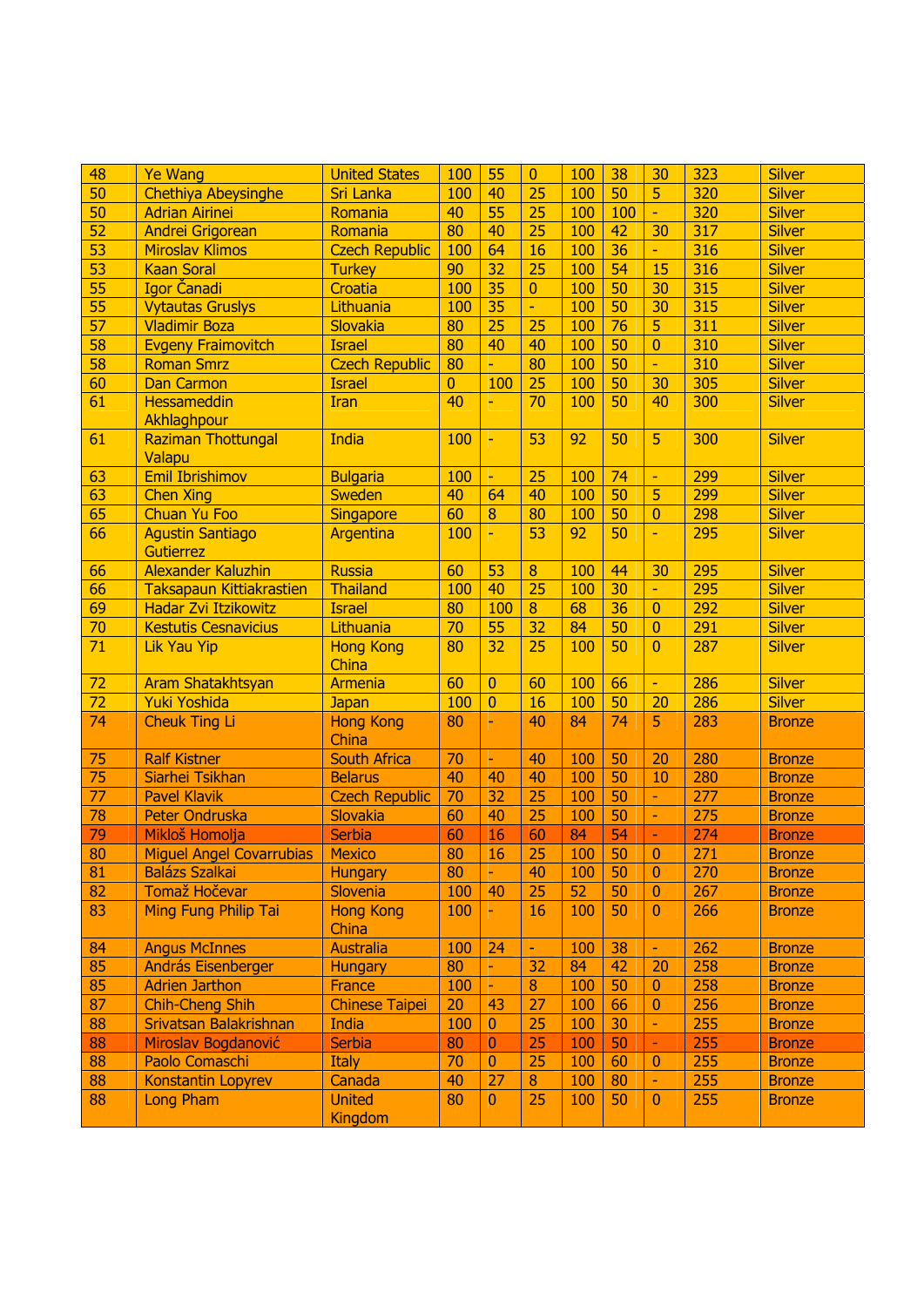| 93  | <b>Marcin Kurczych</b>         | Poland               | 40             | 15               | 25               | 100 | 74  | $\overline{0}$ | 254 | <b>Bronze</b> |
|-----|--------------------------------|----------------------|----------------|------------------|------------------|-----|-----|----------------|-----|---------------|
| 93  | <b>Ruslan Simonenko</b>        | <b>Ukraine</b>       | 80             | 0                | $\blacksquare$   | 100 | 74  | $\mathbf{0}$   | 254 | <b>Bronze</b> |
| 95  | <b>Jong Hyuk Lee</b>           | <b>Korea</b>         | 80             | ÷                | 8                | 100 | 64  | $\overline{0}$ | 252 | <b>Bronze</b> |
| 96  | <b>Ioannis Chatzimichos</b>    | Greece               | 20             | 55               | 25               | 100 | 50  | $\overline{0}$ | 250 | <b>Bronze</b> |
| 96  | Domagoj Kusalić                | Croatia              | 100            | Ξ                | $\mathbf{0}$     | 100 | 50  | $\overline{0}$ | 250 | <b>Bronze</b> |
| 96  | Relja Medić                    | Croatia              | 100            | Ξ                | 8                | 92  | 50  | H              | 250 | <b>Bronze</b> |
| 96  | <b>Duc Ngo Minh</b>            | <b>Vietnam</b>       | 20             | 40               | 40               | 100 | 50  | $\overline{0}$ | 250 | <b>Bronze</b> |
| 96  | <b>Adam Thomsen</b>            | <b>Denmark</b>       | 100            | $\equiv$         | $\blacksquare$   | 100 | 50  | H              | 250 | <b>Bronze</b> |
| 101 | <b>Wei Quan Lim</b>            | <b>Singapore</b>     | $\overline{0}$ | 31               | 53               | 100 | 64  | $\overline{0}$ | 248 | <b>Bronze</b> |
| 102 | <b>Massimo Cairo</b>           | <b>Italy</b>         | 100            | 32               | $\mathbf{0}$     | 100 | 15  | $\overline{0}$ | 247 | <b>Bronze</b> |
| 103 | Johannes Josi                  | Switzerland          | 100            | ÷.               | 16               | 100 | 30  | H              | 246 | <b>Bronze</b> |
| 103 | <b>Viktor Passichenko</b>      | <b>Kazakhstan</b>    | 80             | 16               | $\blacksquare$   | 100 | 50  | $\overline{0}$ | 246 | <b>Bronze</b> |
| 105 | <b>Jakub Kallas</b>            | Poland               | 30             | ÷.               | $\mathbf{0}$     | 100 | 100 | 15             | 245 | <b>Bronze</b> |
| 106 | Lauri Kenttä                   | <b>Finland</b>       | 100            | $\overline{0}$   | 25               | 100 | 18  | L.             | 243 | <b>Bronze</b> |
| 106 | <b>Andy Tsz Yin Kong</b>       | Canada               | 90             | 27               | 8                | 68  | 50  | L.             | 243 | <b>Bronze</b> |
| 106 | <b>Hoang Le Bao</b>            | <b>Vietnam</b>       | 80             | $\overline{0}$   | $\overline{25}$  | 100 | 38  | H              | 243 | <b>Bronze</b> |
| 106 | <b>Eduardo Ribas</b>           | <b>Brazil</b>        | 100            | ÷,               | 25               | 100 | 18  | H              | 243 | <b>Bronze</b> |
| 110 | <b>Tien Nguyen Hoanh</b>       | <b>Vietnam</b>       | $\overline{0}$ | $\overline{55}$  | 16               | 100 | 50  | 20             | 241 | <b>Bronze</b> |
| 111 | Lucas Hosseini                 | <b>France</b>        | 100            | ÷.               | $\overline{0}$   | 100 | 40  | $\overline{0}$ | 240 | <b>Bronze</b> |
| 112 | Dae Wook Kim                   | <b>Korea</b>         | $\overline{0}$ | 64               | 25               | 100 | 50  | H              | 239 | <b>Bronze</b> |
| 113 | <b>Alexandru Iacob</b>         | Moldova              | 80             | ÷                | 8                | 100 | 50  | H              | 238 | <b>Bronze</b> |
| 114 | <b>Christos Mantoulidis</b>    | Greece               | 70             |                  | 16               | 100 | 50  | $\overline{0}$ | 236 | <b>Bronze</b> |
| 115 | Wa Kai Wong                    | <b>Macau China</b>   | 80             | $\mathbf{0}$     | 25               | 100 | 30  | $\overline{0}$ | 235 | <b>Bronze</b> |
| 116 | <b>Brian Marshal</b>           | <b>Indonesia</b>     | 40             | ÷,               | $\overline{25}$  | 100 | 50  | 15             | 230 | <b>Bronze</b> |
| 117 | Rati Gelashvili                | Georgia              | 20             | 100              | $\mathbf{0}$     | 68  | 40  | $\overline{0}$ | 228 | <b>Bronze</b> |
| 117 | Eiichi Matsumoto               | <b>Japan</b>         | 70             | 16               | 25               | 52  | 50  | 15             | 228 | <b>Bronze</b> |
| 119 | <b>David Tvaltchrelidze</b>    | Georgia              | 80             | $\overline{0}$   | 16               | 100 | 30  | $\overline{0}$ | 226 | <b>Bronze</b> |
| 120 | <b>Thijs Marinussen</b>        | <b>Netherlands</b>   | 90             | 40               | 25               | 25  | 38  | H              | 218 | <b>Bronze</b> |
| 120 | <b>André Rodrigues</b>         | <b>Brazil</b>        | 30             | 32               | $\blacksquare$   | 100 | 56  | H              | 218 | <b>Bronze</b> |
| 122 | Martun Karapetyan              | Armenia              | 70             | ۳                | 8                | 84  | 50  | 5              | 217 | <b>Bronze</b> |
| 123 | <b>Mircea Grecu</b>            | Moldova              | 80             | ÷                | 40               | 45  | 50  | H              | 215 | <b>Bronze</b> |
| 124 | <b>Louis Jachiet</b>           | <b>France</b>        | 20             | $\mathbf{0}$     | 50               | 92  | 50  | $\bf{0}$       | 212 | <b>Bronze</b> |
| 125 | <b>Ahmet Ridvan Duran</b>      | <b>Turkey</b>        | $\overline{0}$ | 36               | 25               | 100 | 50  | H              | 211 | <b>Bronze</b> |
| 126 | Jia-Han Chiam                  | <b>Singapore</b>     | $\overline{0}$ | $\blacksquare$   | 40               | 100 | 70  | H              | 210 | <b>Bronze</b> |
| 126 | <b>Ben Strasser</b>            | Luxembourg           | 100            | 27               | 8                | 45  | 30  | $\overline{0}$ | 210 | <b>Bronze</b> |
| 128 | <b>Peter Calvert</b>           | <b>United</b>        | 20             | 64               | 40               | 34  | 50  | $\Omega$       | 208 | <b>Bronze</b> |
|     |                                | <b>Kingdom</b>       |                |                  |                  |     |     |                |     |               |
| 128 | Riza Oktavian Nugraha          | <b>Indonesia</b>     | 80             |                  | 53               | 45  | 30  | H              | 208 | <b>Bronze</b> |
|     | <b>Suminto</b>                 |                      |                |                  |                  |     |     |                |     |               |
| 130 | Magnus Jedvert                 | <b>Sweden</b>        | 40             | 16               | $\blacksquare$   | 100 | 50  | H.             | 206 | <b>Bronze</b> |
| 131 | <b>Ricky Jeremiah</b>          | <b>Indonesia</b>     | $\overline{0}$ | $\equiv$         | 40               | 100 | 50  | 15             | 205 | <b>Bronze</b> |
| 132 | <b>Karol Danutama</b>          | <b>Indonesia</b>     | 40             | 28               | $\blacksquare$   | 100 | 30  | 5              | 203 | <b>Bronze</b> |
| 133 | <b>Arindam Saha</b>            | <b>India</b>         | 80             | $\overline{0}$   | 25               | 45  | 50  | L.             | 200 | <b>Bronze</b> |
| 134 | David Benjamin                 | <b>United States</b> | 30             | 11               | 8                | 100 | 50  | H              | 199 | <b>Bronze</b> |
| 134 | <b>Otto Ebeling</b>            | <b>Finland</b>       | 100            | $\boldsymbol{8}$ | 16               | 45  | 30  | H              | 199 | <b>Bronze</b> |
| 136 | Giorgi Nadiradze               | Georgia              | 40             | $\mathbf{0}$     | $\boldsymbol{8}$ | 100 | 50  | $\overline{0}$ | 198 | <b>Bronze</b> |
| 137 | Rustam Dzhumanijazov           | <b>Ukraine</b>       | $\bf{0}$       | 16               | 31               | 92  | 42  | 15             | 196 | <b>Bronze</b> |
| 138 | <b>Dirk Badenhorst Coetzee</b> | <b>South Africa</b>  | 80             | 40               | $\overline{0}$   | 45  | 30  | H              | 195 | <b>Bronze</b> |
| 139 | <b>Stephen Dolan</b>           | <b>Ireland</b>       | 40             | 17               | $\mathbf{0}$     | 84  | 50  | $\overline{0}$ | 191 | <b>Bronze</b> |
| 140 | <b>Alexander Mathews</b>       | <b>Australia</b>     | 20             |                  | 40               | 100 | 30  | H              | 190 | <b>Bronze</b> |
| 141 | <b>Ott Tinn</b>                | Estonia              | 50             | ۳                | $\pmb{0}$        | 100 | 38  | $\bf{0}$       | 188 | <b>Bronze</b> |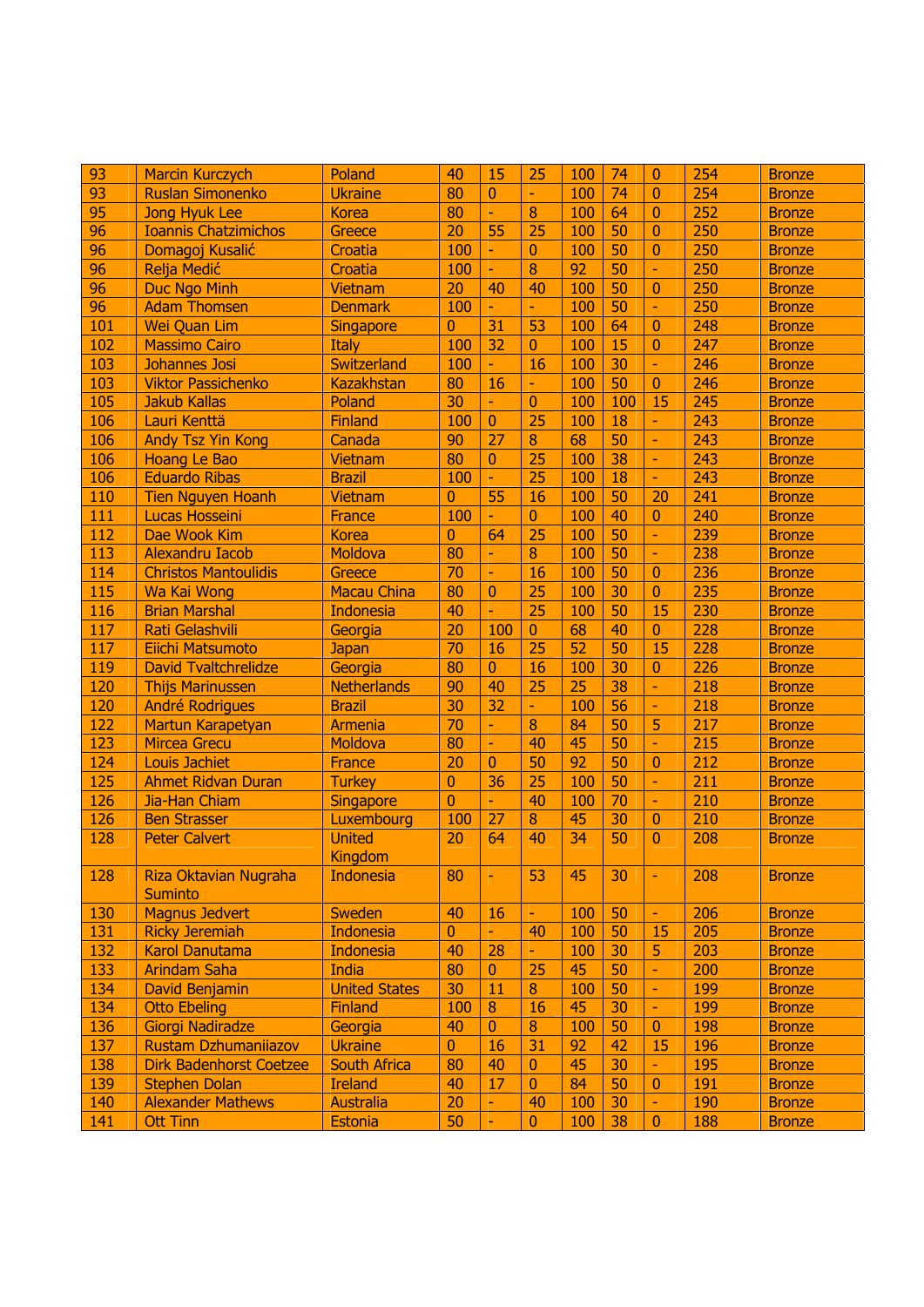| 142        | <b>Gediminas Liktaras</b>    | Lithuania                                            | 80                           | $\blacksquare$           | 32                       | 45                       | 30              | H.                            | 187        | <b>Bronze</b>                                            |
|------------|------------------------------|------------------------------------------------------|------------------------------|--------------------------|--------------------------|--------------------------|-----------------|-------------------------------|------------|----------------------------------------------------------|
| 143        |                              |                                                      | $\mathbf 0$                  | $\mathbf 0$              | 33                       | 100                      | 50              | $\overline{\phantom{a}}$      | 183        |                                                          |
| 144        | $\overline{\phantom{a}}$     | $\overline{\phantom{a}}$                             | 80                           | $\overline{\phantom{a}}$ | $\overline{a}$           | 52                       | 50              | $\overline{\phantom{a}}$      | 182        | $\frac{1}{2}$                                            |
| 144        | $\overline{\phantom{a}}$     | $\blacksquare$                                       | 90                           | $\mathbf 0$              | $\blacksquare$           | $\overline{52}$          | $\overline{30}$ | 10                            | 182        | $\blacksquare$                                           |
| 144        | $\overline{\phantom{a}}$     | $\overline{\phantom{a}}$                             | $\mathbf 0$                  | $\mathbf 0$              | 32                       | 100                      | 50              | $\mathbf 0$                   | 182        | $\overline{\phantom{a}}$                                 |
| 147        | $\overline{\phantom{a}}$     | $\overline{\phantom{a}}$                             | 30                           | $\bf{0}$                 | $\pmb{0}$                | 100                      | 50              | $\pmb{0}$                     | 180        | $\overline{\phantom{a}}$                                 |
| 147        | $\overline{\phantom{a}}$     | $\overline{\phantom{a}}$                             |                              | 8                        | 25                       | 92                       | 50              | 5                             | 180        | $\blacksquare$                                           |
| 147        | $\overline{\phantom{a}}$     | $\overline{\phantom{a}}$                             | 60                           | $\mathbf 0$              | 25                       | 45                       | 50              | $\mathbf 0$                   | 180        | $\overline{\phantom{a}}$                                 |
| 150        | $\overline{\phantom{a}}$     | $\overline{\phantom{a}}$                             | 10                           | $\mathbf 0$              | 16                       | 100                      | 50              | $\overline{\phantom{a}}$      | 176        | $\overline{\phantom{a}}$                                 |
| 150        | $\overline{\phantom{a}}$     | $\overline{\phantom{a}}$                             | $\overline{\phantom{a}}$     | $\blacksquare$           | 16                       | 100                      | 60              | $\overline{\phantom{a}}$      | 176        | $\overline{\phantom{a}}$                                 |
| 152        | $\overline{\phantom{a}}$     | $\overline{\phantom{a}}$                             | 100                          | $\overline{\phantom{a}}$ | $\blacksquare$           | 45                       | 30              | $\overline{\phantom{a}}$      | 175        | $\overline{\phantom{a}}$                                 |
| 153        | $\overline{\phantom{a}}$     | $\overline{\phantom{a}}$                             | 80                           | $\overline{\phantom{a}}$ | $\overline{\phantom{a}}$ | 61                       | 30              | $\overline{\phantom{a}}$      | 171        | $\overline{\phantom{a}}$                                 |
| 154        | $\overline{\phantom{a}}$     | $\overline{\phantom{a}}$                             | 20                           | 40                       | $\mathbf 0$              | 76                       | 34              | $\overline{\phantom{a}}$      | 170        | $\overline{\phantom{a}}$                                 |
| 154        | $\overline{\phantom{a}}$     | $\overline{\phantom{a}}$                             | 70                           | $\overline{\phantom{a}}$ | 25                       | 45                       | 30              | $\pmb{0}$                     | 170        | $\overline{\phantom{a}}$                                 |
| 156        | $\overline{\phantom{a}}$     | $\overline{\phantom{a}}$                             | $\frac{1}{2}$                | 39                       | $\mathbf 0$              | 100                      | 30              | $\sim$                        | 169        | $\overline{a}$                                           |
| 157        | $\overline{\phantom{a}}$     | $\overline{\phantom{a}}$                             | 10                           | 16                       | $\overline{a}$           | 92                       | 50              | $\mathbf 0$                   | 168        | $\overline{a}$                                           |
| 157        | $\overline{\phantom{a}}$     | $\qquad \qquad \blacksquare$                         | 20                           | $\blacksquare$           | 32                       | 100                      | 16              | $\Box$                        | 168        | $\overline{\phantom{a}}$                                 |
| 159        | $\qquad \qquad \blacksquare$ | $\overline{\phantom{a}}$                             | 90                           | $\mathbf 0$              | $\Box$                   | 45                       | $\overline{32}$ | $\mathbf 0$                   | 167        | $\Box$                                                   |
| 159        | $\frac{1}{2}$                | $\overline{\phantom{a}}$                             | 30                           | 40                       | 32                       | 45                       | 20              | $\overline{\phantom{a}}$      | 167        | $\overline{\phantom{a}}$                                 |
| 159        | $\overline{\phantom{a}}$     | $\frac{1}{2}$                                        | $\pmb{0}$                    | 16                       | $\, 8$                   | 100                      | 38              | 5                             | 167        | $\overline{\phantom{a}}$                                 |
| 162        | $\overline{\phantom{a}}$     | $\overline{\phantom{a}}$                             | 20                           | $\blacksquare$           | 40                       | 76                       | 30              | $\mathbf 0$                   | 166        | $\overline{\phantom{a}}$                                 |
| 162        | $\overline{\phantom{a}}$     | $\qquad \qquad \blacksquare$                         | $\mathbf 0$                  | 16                       | $\blacksquare$           | 100                      | 50              | $\overline{\phantom{a}}$      | 166        | $\overline{\phantom{a}}$                                 |
| 164        | $\overline{\phantom{a}}$     | $\overline{\phantom{a}}$                             | 70                           | $\overline{\phantom{a}}$ | $\mathbf 0$              | 43                       | 50              | $\overline{\phantom{a}}$      | 163        | $\overline{\phantom{a}}$                                 |
| 164        | $\overline{\phantom{a}}$     | $\overline{\phantom{a}}$                             | $\overline{0}$               | 8                        | $\mathbf 0$              | 100                      | 50              | $\overline{5}$                | 163        | $\overline{\phantom{a}}$                                 |
| 164        | $\overline{\phantom{a}}$     | $\overline{\phantom{a}}$                             | 30                           | 8                        | 25                       | 45                       | 50              | $\overline{5}$                | 163        | $\overline{\phantom{a}}$                                 |
| 167        | $\qquad \qquad \blacksquare$ | $\overline{\phantom{a}}$                             | $\overline{30}$              | $\overline{a}$           | $\blacksquare$           | 100                      | $\overline{32}$ | $\overline{\phantom{a}}$      | 162        | $\overline{\phantom{a}}$                                 |
| 167        | $\qquad \qquad \blacksquare$ | $\frac{1}{2}$                                        | 80                           | $\overline{\phantom{a}}$ | $\pmb{0}$                | 52                       | 30              | $\pmb{0}$                     | 162        | $\overline{\phantom{a}}$                                 |
| 169        | $\overline{\phantom{a}}$     | $\overline{\phantom{a}}$                             | 40                           | 24                       | 25                       | 59                       | 12              | $\overline{\phantom{a}}$      | 160        | $\frac{1}{2}$                                            |
| 169        | $\overline{\phantom{a}}$     | $\overline{\phantom{a}}$                             | 20                           | 49                       | $\overline{\phantom{a}}$ | 45                       | 46              | $\overline{\phantom{a}}$      | 160        | $\overline{\phantom{a}}$                                 |
| 171        | $\overline{\phantom{a}}$     | $\qquad \qquad \blacksquare$                         | $\pmb{0}$                    | $\mathbf 0$              | 9                        | 100                      | 50              | $\overline{\phantom{a}}$      | 159        | $\qquad \qquad \blacksquare$                             |
| 172        | $\overline{\phantom{a}}$     | $\blacksquare$                                       | $\mathbf 0$                  | $\pmb{0}$                | $\overline{8}$           | 100                      | 50              | $\mathbf 0$                   | 158        | $\overline{\phantom{a}}$                                 |
| 173        | $\overline{\phantom{a}}$     | $\frac{1}{2}$                                        | $\overline{a}$               | $\mathbf 0$              | 25                       | 100                      | 30              | $\pmb{0}$                     | 155        | $\overline{\phantom{a}}$                                 |
| 174        | $\overline{\phantom{a}}$     | $\overline{\phantom{a}}$                             | 10                           | $\mathbf 0$              | 25                       | 100                      | 18              | $\pmb{0}$                     | 153        | $\overline{\phantom{a}}$                                 |
| 175        | $\overline{\phantom{a}}$     | $\overline{\phantom{a}}$                             | 80                           | $\overline{\phantom{a}}$ | $\overline{\phantom{a}}$ | 45                       | 27              | $\blacksquare$                | 152        | $\overline{\phantom{a}}$                                 |
| 175        | $\overline{\phantom{a}}$     | $\overline{\phantom{a}}$                             | 30                           | 32                       | $\overline{\phantom{a}}$ | 60                       | 30              | $\mathbf 0$                   | 152        | $\overline{\phantom{a}}$                                 |
| 177        | $\overline{\phantom{a}}$     | $\overline{\phantom{a}}$                             | $\overline{\phantom{a}}$     | 0                        | 25                       | 76                       | 50              | $\overline{\phantom{a}}$      | 151        |                                                          |
| 178        | $\overline{\phantom{a}}$     | $\overline{\phantom{a}}$                             | $\qquad \qquad \blacksquare$ | $\overline{8}$           | $\frac{1}{2}$            | $\overline{92}$          | 50              | $\blacksquare$                | 150        | $\overline{\phantom{a}}$<br>$\qquad \qquad \blacksquare$ |
|            | $\overline{\phantom{a}}$     |                                                      | $\mathbf 0$                  | 8                        |                          | 45                       |                 |                               |            | $\overline{\phantom{a}}$                                 |
| 179<br>180 | $\overline{\phantom{a}}$     | $\overline{\phantom{a}}$<br>$\overline{\phantom{a}}$ | 70                           | $\overline{\phantom{a}}$ | 43<br>18                 | 27                       | 50<br>30        | 0<br>$\overline{\phantom{a}}$ | 146<br>145 | $\overline{\phantom{a}}$                                 |
|            | $\overline{\phantom{a}}$     | $\overline{\phantom{a}}$                             |                              | $\overline{\phantom{a}}$ |                          |                          | 50              |                               |            | $\overline{\phantom{a}}$                                 |
| 181<br>182 | $\overline{\phantom{a}}$     |                                                      | 60                           | $\overline{\phantom{a}}$ | 8                        | 25                       | 32              | $\mathbf 0$<br>$\mathbf 0$    | 143        |                                                          |
|            |                              | $\overline{\phantom{a}}$                             | 60                           |                          | 25                       | 25                       |                 |                               | 142        | $\overline{\phantom{a}}$                                 |
| 183        | $\overline{\phantom{a}}$     | $\overline{\phantom{a}}$                             | $\mathbf 0$                  | $\overline{\phantom{a}}$ | 8                        | 100                      | 32              | $\overline{\phantom{a}}$      | 140        | $\overline{\phantom{a}}$                                 |
| 184        | $\overline{\phantom{a}}$     | $\overline{\phantom{a}}$                             | 40                           | $\mathbf 0$              | $\pmb{0}$                | 76                       | 23              | $\mathbf 0$                   | 139        | $\overline{\phantom{a}}$                                 |
| 185        | $\overline{\phantom{a}}$     | $\overline{\phantom{a}}$                             | 40                           | $\overline{\phantom{a}}$ | 16                       | 52                       | 30              | $\mathbf 0$                   | 138        | $\overline{\phantom{a}}$                                 |
| 186        | $\overline{\phantom{a}}$     | $\overline{\phantom{a}}$                             | 30                           | $\overline{\phantom{a}}$ | 25                       | 52                       | 30              | $\overline{\phantom{a}}$      | 137        | $\overline{\phantom{a}}$                                 |
| 187        | $\overline{\phantom{a}}$     | $\blacksquare$                                       | 40                           | $\frac{1}{2}$            | ÷,                       | 45                       | 50              | $\overline{\phantom{a}}$      | 135        | $\frac{1}{2}$                                            |
| 187        | $\overline{\phantom{a}}$     | $\blacksquare$                                       | 40                           | $\overline{\phantom{a}}$ | $\mathbf 0$              | 45                       | 50              | $\overline{\phantom{a}}$      | 135        | $\frac{1}{2}$                                            |
| 187        | $\overline{\phantom{a}}$     | $\overline{\phantom{a}}$                             | $\mathbf 0$                  | $\overline{\phantom{a}}$ | 60                       | 45                       | 30              | $\overline{\phantom{a}}$      | 135        | $\overline{\phantom{a}}$                                 |
| 187        | $\overline{\phantom{a}}$     | $\overline{\phantom{a}}$                             | 40                           | $\overline{\phantom{a}}$ | 0                        | 45                       | 50              | $\overline{\phantom{a}}$      | 135        | $\overline{\phantom{a}}$                                 |
| 191        | $\overline{\phantom{a}}$     | $\overline{\phantom{a}}$                             | 20                           | $\overline{\phantom{a}}$ | 8                        | 76                       | 30              | $\overline{\phantom{a}}$      | 134        | $\overline{\phantom{a}}$                                 |
| 192        | $\overline{\phantom{a}}$     | $\overline{\phantom{a}}$                             | 100                          | $\overline{\phantom{a}}$ | $\frac{1}{2}$            | $\overline{\phantom{a}}$ | 30              | $\overline{\phantom{a}}$      | 130        | $\overline{\phantom{a}}$                                 |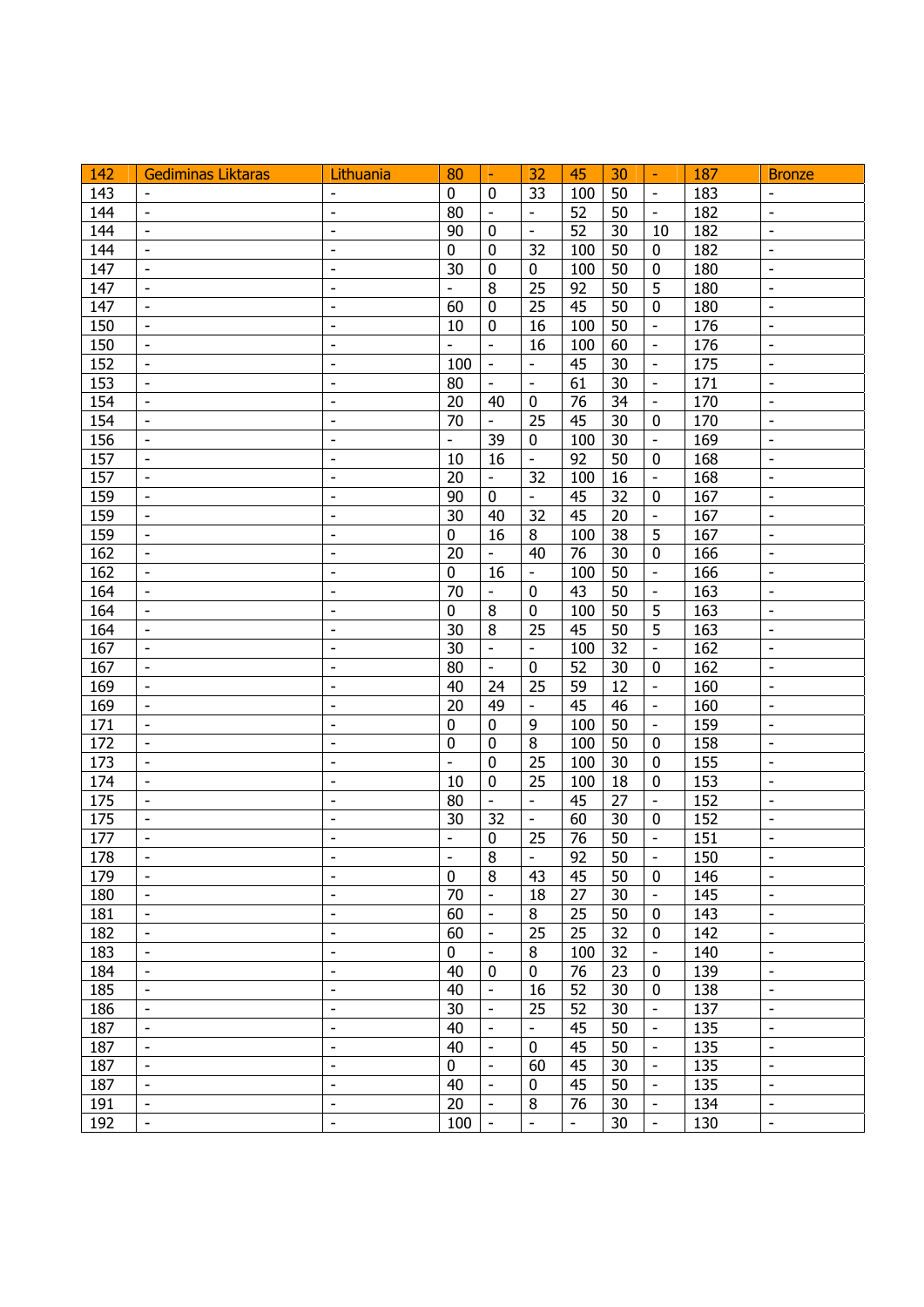| 193        | $\overline{\phantom{a}}$                             | $\qquad \qquad \blacksquare$                         | $\overline{\phantom{a}}$ | $\overline{\phantom{a}}$ | 25                            | 52              | 50          | $\pmb{0}$                               | 127        | $\Box$                                               |
|------------|------------------------------------------------------|------------------------------------------------------|--------------------------|--------------------------|-------------------------------|-----------------|-------------|-----------------------------------------|------------|------------------------------------------------------|
| 194        | $\overline{\phantom{a}}$                             | $\overline{\phantom{a}}$                             | 50                       | $\mathbf 0$              | $\mathbf 0$                   | 45              | 30          | $\overline{\phantom{a}}$                | 125        | $\overline{\phantom{a}}$                             |
| 194        | $\overline{\phantom{a}}$                             | $\overline{\phantom{a}}$                             | 30                       | $\overline{\phantom{a}}$ | 40                            | 9               | 46          | $\blacksquare$                          | 125        | $\overline{\phantom{a}}$                             |
| 194        | $\overline{\phantom{a}}$                             | $\overline{\phantom{a}}$                             | 10                       | $\overline{\phantom{a}}$ | 25                            | 45              | 30          | 15                                      | 125        | $\overline{\phantom{a}}$                             |
| 197        | $\overline{\phantom{a}}$                             | $\overline{\phantom{a}}$                             | 40                       | $\mathbf 0$              | 16                            | 45              | 23          | $\mathbf 0$                             | 124        | $\overline{\phantom{a}}$                             |
| 198        | $\overline{\phantom{a}}$                             | $\overline{\phantom{a}}$                             | 40                       | $\overline{\phantom{a}}$ | $\,8\,$                       | 45              | 30          | $\overline{\phantom{a}}$                | 123        | $\overline{\phantom{a}}$                             |
| 199        | $\overline{\phantom{a}}$                             | $\overline{\phantom{a}}$                             | $\pmb{0}$                | 27                       | $\pmb{0}$                     | 45              | 50          | $\pmb{0}$                               | 122        | $\overline{\phantom{a}}$                             |
| 200        | $\overline{\phantom{a}}$                             | $\overline{\phantom{a}}$                             | 10                       | 48                       | $\overline{\phantom{a}}$      | 45              | 18          | $\overline{\phantom{a}}$                | 121        | $\overline{\phantom{a}}$                             |
| 201        | $\overline{\phantom{a}}$                             | $\overline{\phantom{a}}$                             | 20                       | $\blacksquare$           | 25                            | 45              | 30          | $\overline{\phantom{a}}$                | 120        | $\bar{\phantom{a}}$                                  |
| 201        | $\overline{\phantom{a}}$                             | $\overline{\phantom{a}}$                             | 100                      | $\overline{\phantom{a}}$ | $\overline{a}$                | $\pmb{0}$       | 20          | $\overline{\phantom{a}}$                | 120        | $\overline{a}$                                       |
| 201        | $\overline{\phantom{a}}$                             | $\overline{\phantom{a}}$                             | 20                       | $\mathbf 0$              | 25                            | 45              | 30          | $\sim$                                  | 120        | $\overline{\phantom{a}}$                             |
| 201        | $\overline{\phantom{a}}$                             | $\overline{\phantom{a}}$                             | 30                       | $\mathbf 0$              | 8                             | 52              | 30          | $\overline{\phantom{a}}$                | 120        | $\blacksquare$                                       |
| 201        | $\overline{\phantom{a}}$                             | $\overline{\phantom{a}}$                             | $\overline{a}$           | $\overline{a}$           | 25                            | 45              | 50          | $\overline{\phantom{a}}$                | 120        | $\frac{1}{2}$                                        |
| 206        | $\overline{\phantom{a}}$                             | $\overline{\phantom{a}}$                             | $\mathbf 0$              | 8                        | 16                            | 45              | 50          | $\pmb{0}$                               | 119        | $\overline{\phantom{a}}$                             |
| 207        | $\overline{\phantom{a}}$                             | $\overline{\phantom{a}}$                             | 10                       | $\bar{\phantom{a}}$      | 25                            | 52              | 30          | $\mathbf 0$                             | 117        | $\overline{\phantom{a}}$                             |
|            |                                                      |                                                      | 20                       | $\mathbf 0$              | $\overline{\phantom{0}}$      | 45              | 50          | $\overline{\phantom{a}}$                |            | $\overline{\phantom{a}}$                             |
| 208        | $\overline{\phantom{a}}$                             | $\overline{\phantom{a}}$                             |                          | $\overline{\phantom{a}}$ |                               | 45              |             |                                         | 115        |                                                      |
| 208<br>208 | $\overline{\phantom{a}}$<br>$\overline{\phantom{a}}$ | $\overline{\phantom{a}}$<br>$\overline{\phantom{a}}$ | 40<br>$\mathbf 0$        | 40                       | $\mathbf 0$<br>$\blacksquare$ | 45              | 30<br>30    | $\overline{\phantom{a}}$<br>$\mathbf 0$ | 115<br>115 | $\overline{\phantom{a}}$<br>$\overline{\phantom{a}}$ |
| 211        | $\overline{\phantom{a}}$                             | $\overline{\phantom{a}}$                             | $\overline{a}$           | $\mathbf 0$              | $\overline{\phantom{a}}$      | $\overline{76}$ | 30          | $\overline{\phantom{a}}$                | 106        | $\overline{\phantom{a}}$                             |
|            |                                                      |                                                      |                          |                          |                               |                 |             |                                         |            |                                                      |
| 211        | $\overline{\phantom{a}}$                             | $\overline{\phantom{a}}$                             | 40                       | $\overline{\phantom{a}}$ | $\pmb{0}$                     | 36              | 30          | $\overline{\phantom{a}}$                | 106        | $\blacksquare$                                       |
| 213        | $\overline{\phantom{a}}$                             | $\qquad \qquad \blacksquare$                         | 40                       | $\overline{\phantom{a}}$ | $\overline{\phantom{a}}$      | 45              | 20          | $\overline{\phantom{a}}$                | 105        | $\overline{\phantom{a}}$                             |
| 214        | $\overline{\phantom{a}}$                             | $\overline{\phantom{a}}$                             | 10                       | $\mathbf 0$              | 17                            | 45              | 30          | $\mathbf 0$                             | 102        | $\overline{\phantom{a}}$                             |
| 215        | $\overline{\phantom{a}}$                             | $\overline{\phantom{a}}$                             | $\overline{\phantom{0}}$ | $\blacksquare$           | $\mathbf 0$                   | 68              | 30          | $\overline{\phantom{a}}$                | 98         | $\blacksquare$                                       |
| 216        | $\overline{\phantom{a}}$                             | $\overline{\phantom{a}}$                             | 40                       | $\overline{\phantom{a}}$ | $\overline{\phantom{a}}$      | 7               | 50          | $\overline{\phantom{a}}$                | 97         | $\qquad \qquad \blacksquare$                         |
| 217        | $\overline{\phantom{a}}$                             | $\overline{\phantom{a}}$                             | 10                       | $\overline{\phantom{a}}$ | $\bf{0}$                      | 36              | 50          | $\pmb{0}$                               | 96         | $\overline{\phantom{a}}$                             |
| 217        | $\overline{\phantom{a}}$                             | $\overline{\phantom{a}}$                             | 20                       | 8                        | 33                            | $\mathbf 0$     | 30          | 5                                       | 96         | $\blacksquare$                                       |
| 219        | $\overline{\phantom{a}}$                             | $\overline{\phantom{a}}$                             | 20                       | $\mathbf 0$              | $\blacksquare$                | 45              | 30          | $\blacksquare$                          | 95         | $\blacksquare$                                       |
| 219        | $\overline{\phantom{a}}$                             | $\overline{\phantom{a}}$                             | 40                       | $\overline{\phantom{a}}$ | $\overline{\phantom{0}}$      | 25              | 30          | $\overline{\phantom{a}}$                | 95         | $\overline{\phantom{a}}$                             |
| 219        | $\overline{\phantom{a}}$                             | $\overline{\phantom{a}}$                             | $\mathbf 0$              | $\mathbf 0$              | $\boldsymbol{0}$              | 45              | 50          | $\overline{\phantom{a}}$                | 95         | $\overline{\phantom{a}}$                             |
| 222        | $\overline{\phantom{a}}$                             | $\overline{\phantom{a}}$                             | 40                       | $\overline{\phantom{a}}$ | $\overline{\phantom{a}}$      | 16              | 38          | $\overline{\phantom{a}}$                | 94         | $\overline{\phantom{a}}$                             |
| 223        | $\overline{\phantom{a}}$                             | $\overline{\phantom{a}}$                             | $\mathbf 0$              | $\mathbf 0$              | 25                            | 45              | 23          | $\overline{\phantom{a}}$                | 93         | $\overline{\phantom{a}}$                             |
| 224        | $\overline{\phantom{a}}$                             | $\overline{\phantom{a}}$                             | $\mathbf 0$              | 8                        | 8                             | 45              | 30          | $\mathbf 0$                             | 91         | $\overline{\phantom{a}}$                             |
| 225        | $\overline{\phantom{a}}$                             | $\overline{\phantom{a}}$                             | 30                       | $\bar{\phantom{a}}$      | $\bf{0}$                      | 45              | 12          | $\pmb{0}$                               | 87         | $\overline{\phantom{a}}$                             |
| 226        | $\overline{\phantom{a}}$                             | $\overline{\phantom{a}}$                             | 40                       | $\overline{\phantom{a}}$ | $\bar{\phantom{a}}$           | 45              | $\mathbf 0$ | $\bar{\phantom{a}}$                     | 85         | $\bar{\phantom{a}}$                                  |
| 226        | $\overline{\phantom{a}}$                             | $\overline{\phantom{a}}$                             | 20                       | $\blacksquare$           | 8                             | 34              | 23          | $\overline{\phantom{a}}$                | 85         | $\bar{\phantom{a}}$                                  |
| 228        | $\overline{\phantom{a}}$                             | $\overline{\phantom{a}}$                             | $\frac{1}{2}$            | 8                        | $\frac{1}{2}$                 | 45              | 30          | $\overline{\phantom{a}}$                | 83         | $\blacksquare$                                       |
| 228        |                                                      |                                                      | 0                        |                          | $\overline{8}$                | 45              | 30          | $\overline{0}$                          | 83         |                                                      |
| 230        | $\overline{\phantom{a}}$                             | $\overline{\phantom{a}}$                             | $\mathbf 0$              | 0                        | $\mathbf 0$                   | 52              | 30          | $\mathbf 0$                             | 82         | $\overline{\phantom{a}}$                             |
| 230        | $\overline{\phantom{a}}$                             | $\blacksquare$                                       | $\overline{a}$           | $\mathbf 0$              | $\frac{1}{2}$                 | 52              | 30          | $\overline{\phantom{a}}$                | 82         | $\blacksquare$                                       |
| 232        | $\overline{\phantom{a}}$                             | $\overline{\phantom{0}}$                             | 30                       | $\overline{\phantom{a}}$ | $\overline{a}$                | 36              | 15          | $\overline{\phantom{a}}$                | 81         | $\frac{1}{2}$                                        |
| 233        | $\overline{\phantom{a}}$                             | $\blacksquare$                                       | $\mathbf 0$              | 0                        | $\mathbf 0$                   | 27              | 50          | $\overline{\phantom{a}}$                | 77         | $\overline{\phantom{a}}$                             |
| 234        | $\overline{\phantom{a}}$                             | $\overline{\phantom{a}}$                             | $\overline{\phantom{0}}$ | $\overline{\phantom{a}}$ | 0                             | 45              | 30          | $\mathbf 0$                             | 75         | $\overline{\phantom{a}}$                             |
| 234        | $\overline{\phantom{a}}$                             | $\overline{\phantom{a}}$                             | $\overline{\phantom{0}}$ | $\mathbf 0$              | $\overline{\phantom{a}}$      | 45              | 30          | $\overline{\phantom{a}}$                | 75         | $\overline{\phantom{a}}$                             |
| 234        | $\overline{\phantom{a}}$                             | $\overline{\phantom{a}}$                             | $\overline{\phantom{0}}$ | $\overline{\phantom{a}}$ | $\overline{\phantom{0}}$      | 45              | 30          | $\overline{\phantom{a}}$                | 75         | $\overline{\phantom{a}}$                             |
| 234        | $\overline{\phantom{a}}$                             | $\overline{\phantom{a}}$                             | $\mathbf 0$              | $\overline{\phantom{a}}$ | $\bf{0}$                      | 45              | 30          | $\overline{\phantom{a}}$                | 75         | $\overline{\phantom{a}}$                             |
| 234        | $\overline{\phantom{a}}$                             | $\overline{\phantom{a}}$                             | $\mathbf 0$              | $\overline{\phantom{a}}$ | $\overline{\phantom{a}}$      | 45              | 30          | $\overline{\phantom{a}}$                | 75         | $\overline{a}$                                       |
| 234        | $\overline{\phantom{a}}$                             | $\overline{\phantom{a}}$                             | $\mathbf 0$              | $\overline{\phantom{a}}$ | $\pmb{0}$                     | 45              | 30          | $\overline{\phantom{a}}$                | 75         | $\overline{\phantom{a}}$                             |
| 240        | $\overline{\phantom{a}}$                             | $\overline{\phantom{a}}$                             | $\mathbf 0$              | $\overline{\phantom{a}}$ | 16                            | 27              | 30          | $\overline{\phantom{a}}$                | 73         | $\overline{\phantom{a}}$                             |
| 241        | $\overline{\phantom{a}}$                             | $\overline{a}$                                       | $\mathbf 0$              | $\blacksquare$           | 8                             | 45              | 18          | 0                                       | 71         | $\frac{1}{2}$                                        |
| 242        | $\overline{\phantom{a}}$                             | $\overline{\phantom{a}}$                             | $\mathbf 0$              | $\overline{\phantom{a}}$ | $\overline{\phantom{0}}$      | 52              | 18          | $\overline{\phantom{a}}$                | 70         | $\blacksquare$                                       |
| 243        | $\blacksquare$                                       | $\blacksquare$                                       | $\mathbf 0$              | $\overline{\phantom{a}}$ | 8                             | 45              | 12          | 0                                       | 65         | $\blacksquare$                                       |